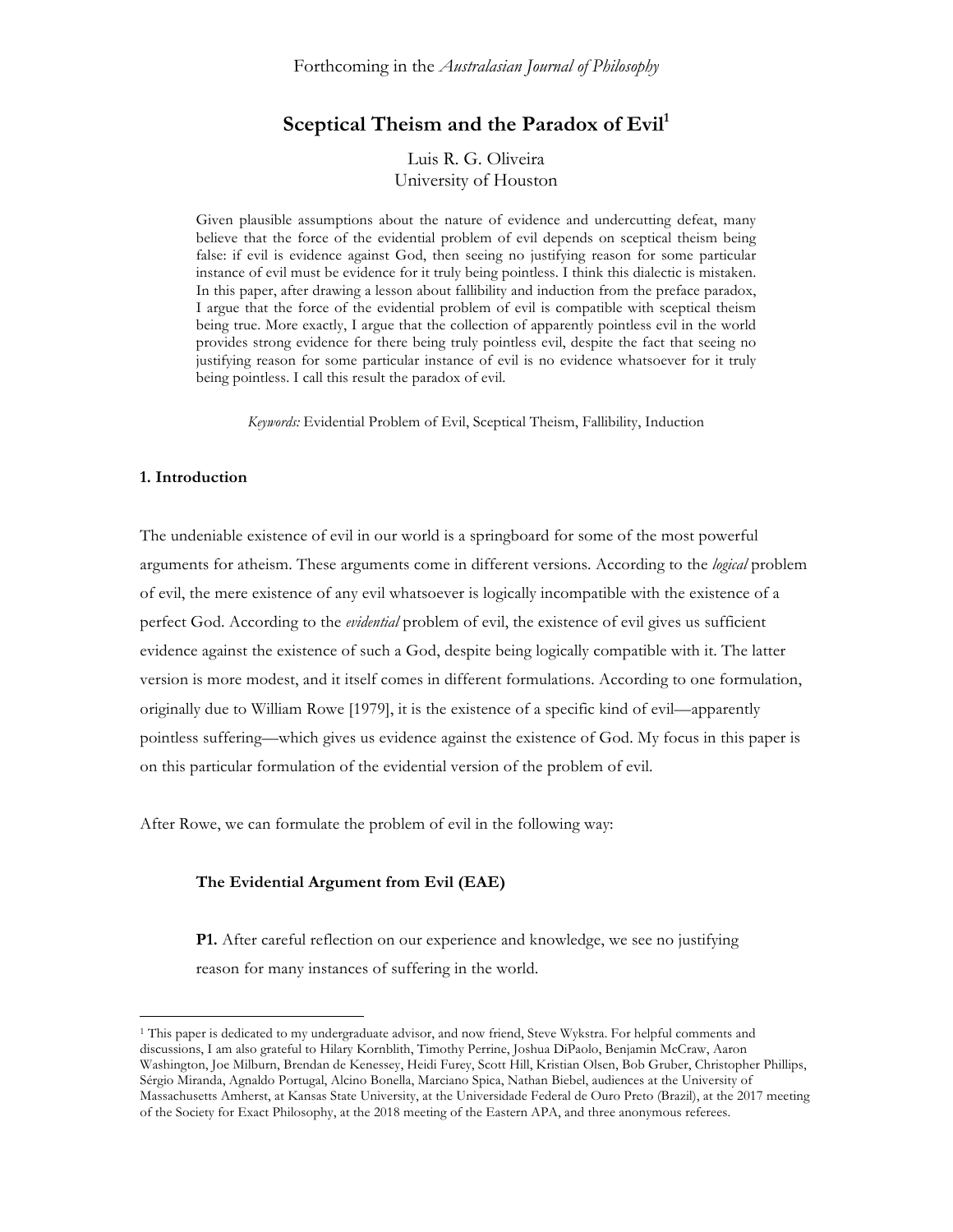**P2.** If, after careful reflection on our experience and knowledge, we see no justifying reason for many instances of suffering in the world, then it is reasonable to believe that there is no justifying reason for at least some of all that suffering.

**P3.** So it is reasonable to believe that there is no justifying reason for at least some of the suffering in the world.

**P4.** If there is even one instance of suffering for which there is no justifying reason, then God does not exist.

**C.** So it is reasonable to believe that God does not exist.2

A *justifying reason*, in this case, is some consideration in favour of allowing the relevant instance of suffering that would mitigate its existence—it furthers or respects a greater good; it prevents a comparable or greater evil; preventing it violates some deontological constraint; and so on. The notion of a justifying reason is in fact quite ordinary. Suppose a parent is deciding on whether to get her child vaccinated. Though this will be an instance of suffering, a justifying reason is readily available: this instance of suffering will significantly lower the chances of much worse suffering in the future. EAE simply exploits the common impression that we are unable to produce some such justifying reason for so much of the suffering that we see around us.

Given plausible assumptions about the nature of evidence and undercutting defeat, however, many believe that the force of this argument depends on *sceptical theism* being false. According to sceptical theism, it is not at all likely that we would see the justifying reasons for the instances of suffering we see around us, were God and such reasons to really exist. There is just too great a gap between our cognitive capacities and God's; we cannot expect to see all the goods, and all the connections between goods and evils, for example, that He sees. The tension between the evidential problem of evil and sceptical theism is then clear: if we cannot expect to see God's justifying reasons in the first place, then how could not seeing them provide us with evidence against God? The force of EAE, it seems, hangs in the balance.

But I believe this dialectic is mistaken. In this paper, I argue that we may construe the evidential version of the problem of evil in general, and EAE in particular, as compatible with sceptical theism. I begin by showing that sceptical theism blocks the evidential problem of evil only given certain natural assumptions about how the evidence from evil accrues (Section 2). I then show that these assumptions are not essential to the statement of the problem, and I show which alternative

<sup>2</sup> This is an extended version of the argument Rowe [1979: 336] states explicitly. It includes Rowe's [1979: 337-338] defence of his argument as premises 1 and 2, and it incorporates his later qualifications to the strength of the argument.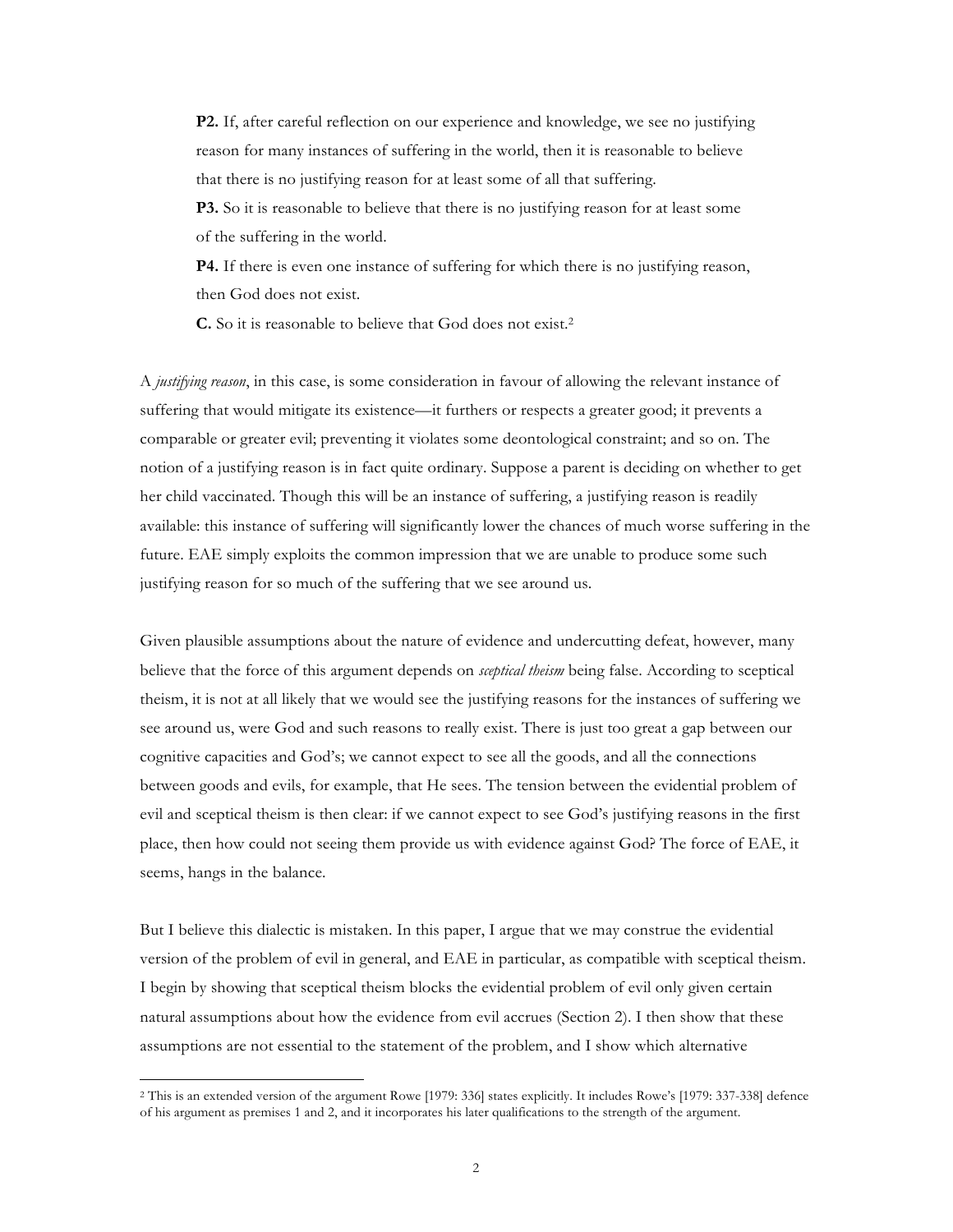assumptions can take its place (Sections 3 and 4). I conclude with a defence of these alternative assumptions (Section 5).

I am not the first one, of course, to suggest that the evidential problem of evil survives sceptical theism. Some suggest that the evidential problem of evil survives because sceptical theism is false: it is just not true that seeing no justifying reason for an instance of apparently pointless suffering gives us no evidence against God.3 Others suggest that the evidential problem of evil survives because sceptical theism is irrelevant to some of its different formulations.4 My argument in this paper constitutes an importantly different approach. My claim is that *the very same formulation* of the evidential problem of evil that is under attack by sceptical theism can survive that attack *even if sceptical theism is true*. If I am right about this, then a major stalemate can be altogether sidestepped.

#### **2. The inductive Justification and Sceptical Theism**

The heart of the evidential problem of evil, formulated as EAE, is P2. Properly understood, P2 is in fact quite modest. It is consistent, for example, with acknowledging that there might be, for all we know, a justifying reason behind any particular instance of apparently pointless suffering. It is even consistent with it being positively unreasonable to believe, of any particular instance of apparently pointless suffering, that there is no justifying reason behind it. In other words, EAE does not depend on the evidential support that is offered by any single instance, taken by itself. Instead, EAE turns on the much stronger evidential support that is offered by adding together several instances of the kind of suffering that befuddles us.5

But there are different ways of understanding the mechanism responsible for the production of such strong evidence. On what I will call *the inductive justification* of P2, EAE depends on the cumulative evidential support that is gathered by enumerative induction. Taking for granted that the operative notion of evidential support is probabilistic (and that the normative status of 'reasonable belief' supervenes on the strength of one's evidence), the picture is something like the following. First, after

<sup>3</sup> See, for example, Rowe [1991, 1996, 2006], Dougherty [2012], and Hudson [2014].

<sup>4</sup> See, for example, Draper [1989, 2009], Dougherty [2008], and Tooley [2012].

<sup>5</sup> This aspect of EAE is too often ignored. Thus van Inwagen [2001: 69]: 'I will now construct a version of the argument from evil, a version that makes reference only to this one event, this one horror, and not to the general or global fact that the world contains vast amounts of horrendous evil. (The argument is modeled on the central argument of William Rowe's "The Problem of Evil and Some Varieties of Atheism.")'. But notice the progression of Rowe's [1979: 337] original reasoning, from the 8th paragraph (where he introduces his famous fawn example as an instance of apparently pointless suffering), into the 9th paragraph (where he grants that there might be a justifying reason behind the fawn example that we just can't see), through the 10th paragraph (where he suggests that we shouldn't look for a proof for the belief in pointless evil but rather for its rational grounds), to the 11th paragraph (where he finally rests his argument on an inference from the large sample of apparently pointless evil that we see).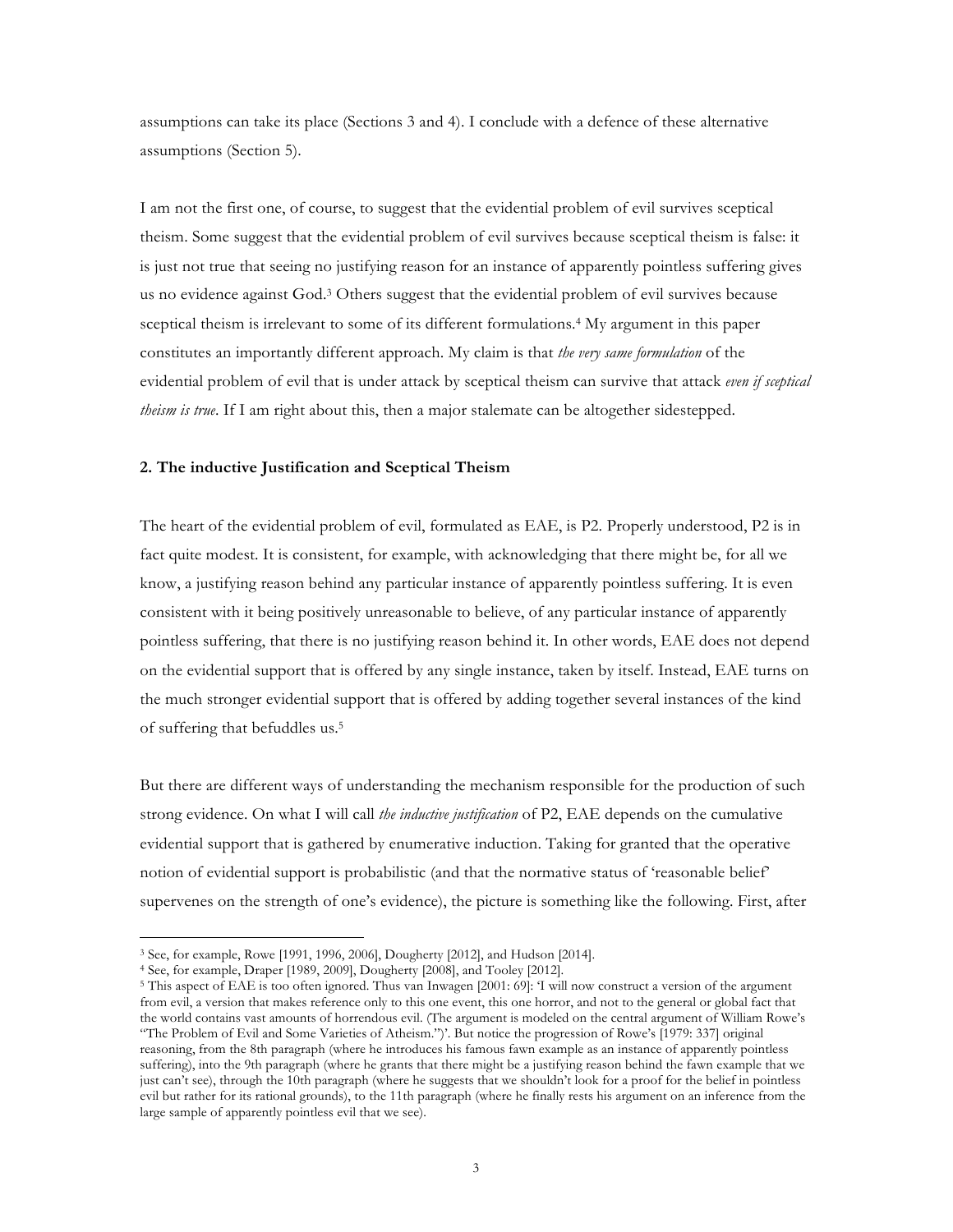seeing no justifying reason for a single instance of suffering (e<sub>1</sub>), the belief that there is no justifying reason for at least some instances of suffering (h) becomes a bit more likely for me. In such cases,  $e_1$ is *evidence* for me that h. Second, after seeing no justifying reason for a handful of such instances  $(e_1, e_2)$  $(e_2, e_3)$ , that same belief becomes even more likely to be true. In such cases, I have more evidential support for that belief than I had before. Third, after seeing no justifying reason for very many instances of apparently pointless suffering, belief in h receives enough evidential support to rise up to the status of being reasonable. In such cases, (e1 ∧ e2 ∧ e3 ∧ ... en), together, constitute *sufficient evidence* for me that h.

According to the inductive justification, then, even though P2 licenses as reasonable only a belief that is based on the cumulative evidential support of many instances of apparently pointless suffering, EAE nonetheless depends on the fact that each particular instance carries some evidential weight of its own. This suggests that EAE stands or falls with the following claim:

**(Instance)** S's seeing no justifying reason for an instance of suffering is evidence for S that there is no justifying reason for at least some instances of suffering.

It also suggests that challenging (Instance) undermines the admittedly more complex P2 and, consequently, EAE itself.

As it turns out, and perhaps surprisingly, the most common reply to EAE targets precisely this inductive justification of P2.6 The position licensing a denial of this seemingly modest claim about what's reasonable to believe given a large sample, after careful reflection on our experience and knowledge, results from conjoining a claim about the nature of undercutting defeat and a claim about our limited epistemic position. Call this resulting position *sceptical theism*:

**Sceptical Theism:** Seeing no justifying reason for an instance of suffering is not evidence for us that such a reason is not there.

Thus formulated, notice, sceptical theism entails the very denial of (Instance).<sup>7</sup>

<sup>6</sup> Dougherty and Pruss [2014: 68] claim that what I am calling (Instance) is 'essentially the core of the original version of Rowe's famous reading of the argument from evil'. The literature seems to agree. See, for example, Wykstra [1984: 82-3, 1996: 128], Otte [2000: 5-8], Bergmann and Rea [2005: 241], and Wielenberg [2015: 304].

<sup>7</sup> Sceptical Theism is here a claim about the *total* defeat of the evidential import of evil: once we appreciate the limits of our epistemic position, we see that instances of apparently pointless evil do not increase the likelihood of there being truly pointless evil [cf. Wykstra 1984: 78-9; Bergmann 2008: 387-8; Otte 2012: 127]. This is the original, most forceful, and still most widely debated version of sceptical theism. Recently, however, sceptical theism has also been formulated as a more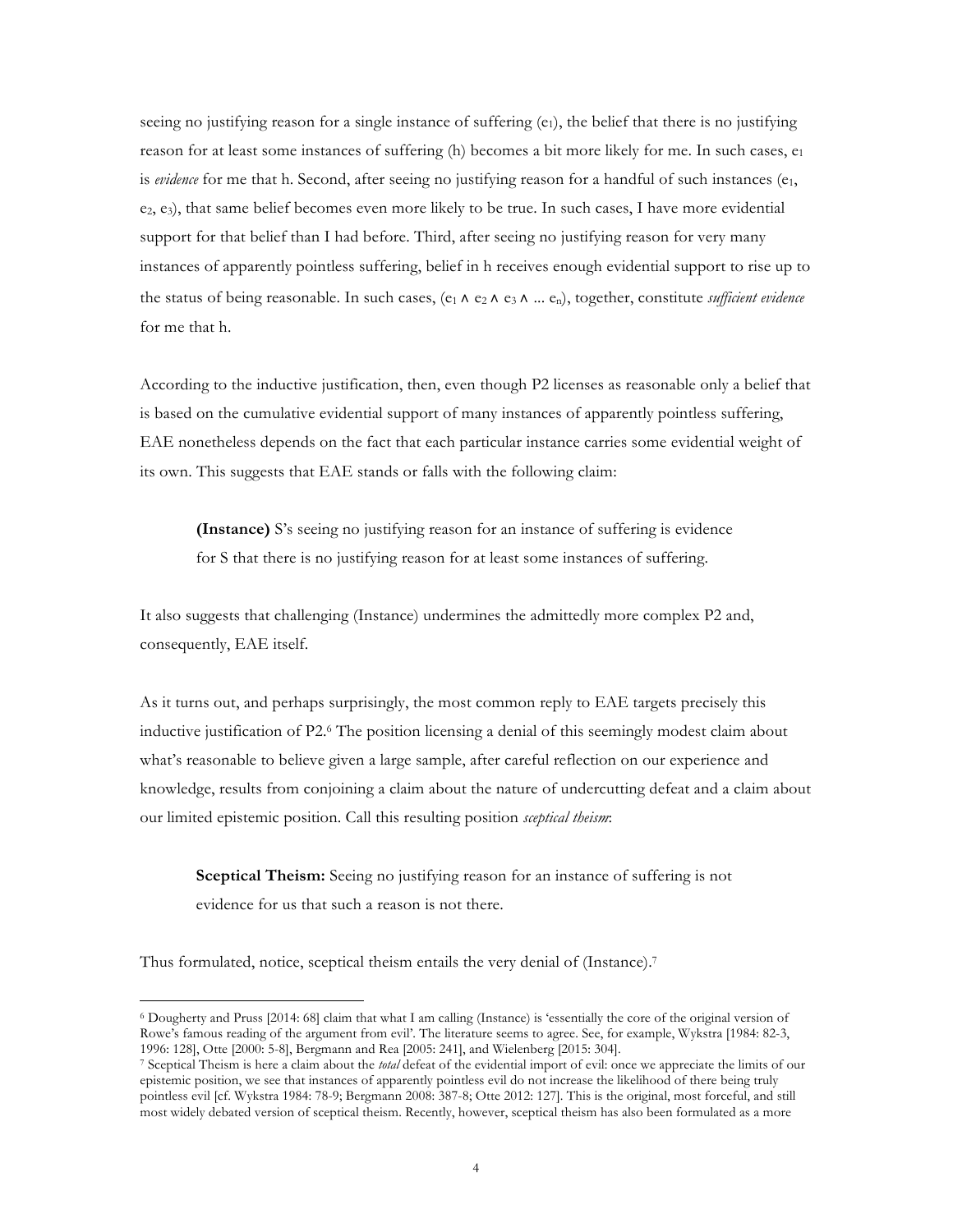We can state the claims jointly offered in support of sceptical theism more carefully as follows:

**(Expectation)** If we cannot expect to see something, were it to be there, then our not seeing it is not evidence for us that it is not there.

**(Limitation)** We cannot expect to see a justifying reason for instances of apparently pointless suffering, were such reasons to be there.

And we can illustrate the appeal of these claims with some examples [cf. Wykstra 1996: 129-30]. Suppose you are wondering whether a certain hypodermic needle, about to go into your arm, is contaminated. Suppose your doctor, trying to comfort you, fixes her stare on the needle while saying 'I see no viruses on this needle'. Is her experience any evidence for her that the needle is virus-free? Does her seeing no viruses on the needle increase the likelihood for her that there are no viruses on the needle? Not only is the answer to these questions 'no', (Expectation) seems to be their explanation. It is precisely because the doctor cannot expect to see any viruses, were there any on the needle in the first place, that seeing no virus falls short of being evidence against that claim. Now consider once again the parent who allows her child one bit of suffering on the basis of the justifying reason of preventing much worse suffering in the future. Given the epistemic position of the child, in relation to the epistemic position of her parent, she cannot expect to see the justifying reason on the basis of which her parent is allowing her that mystifying bit of pain. (Limitation), then, is simply the plausible claim that our epistemic position in relation to God's is similar to that child's epistemic position in relation to her parent's. Just as the child, we cannot expect to see God's justifying reasons for allowing the many apparently pointless bits of suffering that we see, were any such reasons to truly be there.<sup>8</sup>

It is now easy to see why many believe that the force of EAE depends on sceptical theism being false. If sceptical theism is true, then (Instance) is false; if (Instance) is false, then the inductive justification for P2 is undermined. Though EAE aims to show merely that it is reasonable to be an atheist—on the basis of the evidence provided by adding together very many instances of apparently

modest claim about the *partial* defeat of the evidential import of evil: apparently pointless evil may well increase the likelihood of there being truly pointless evil, but never enough to make it reasonable for belief [cf. Wykstra and Perrine 2012: 384]. I will not consider this unorthodox version here.

<sup>8</sup> For endorsements of (Expectation), see Wykstra [1984: 85], Plantinga [2000: 466], and Howard-Snyder and Bergmann [2004: 16]. For endorsements of (Limitation), see Wykstra [1996: 135-7], Bergmann [2001: 279], Howard-Snyder [2009: 18], and Long [2014: 65-66].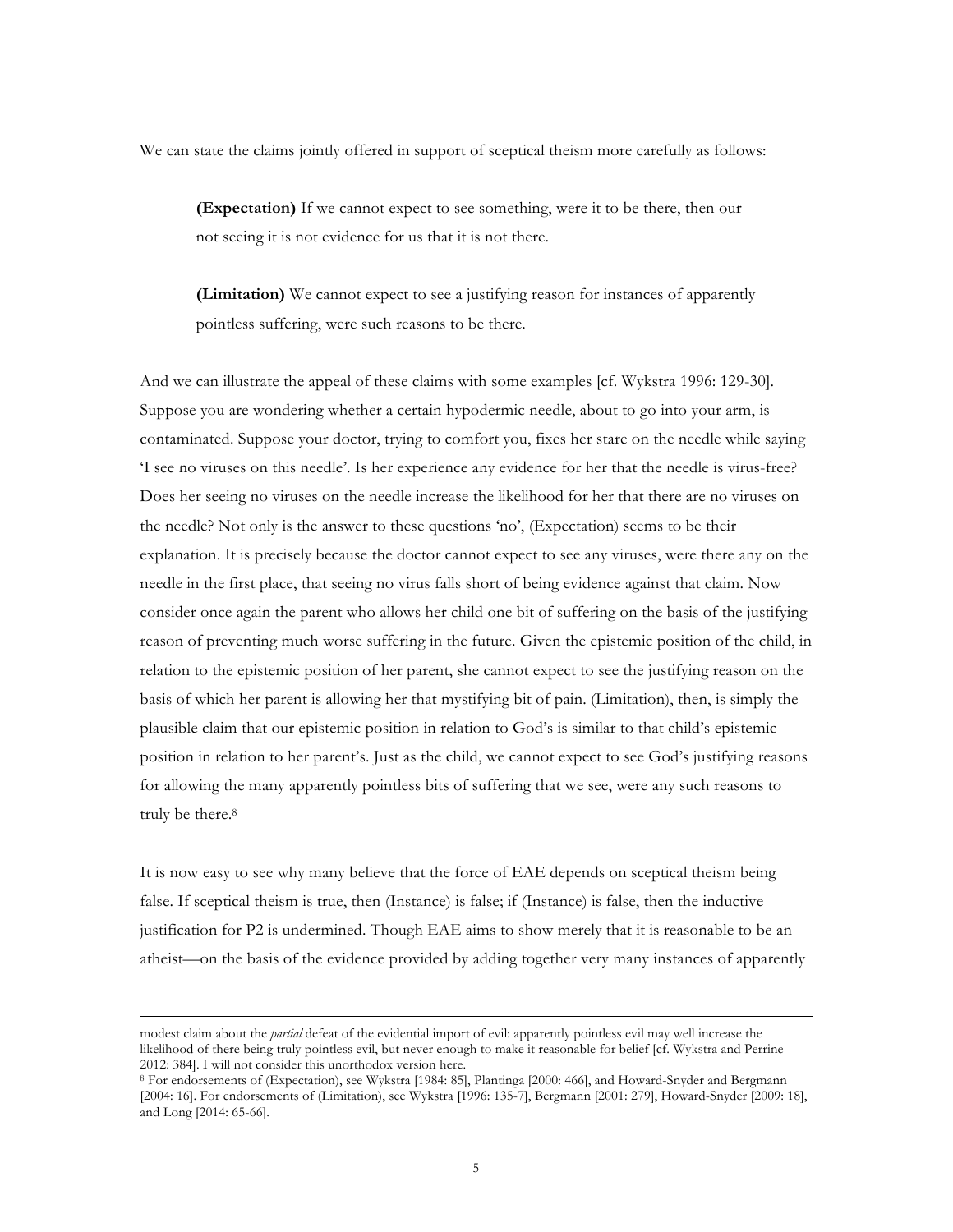pointless suffering—sceptical theism seems to show that EAE fails even in the modest task that was its charge.9

#### **3. Non-Cummulative Inductive Bases**

Leaving aside debates over sceptical theism, I will now argue that there is a justification available for P2 that does not depend on (Instance). On what I will call the *collective justification* of P2, EAE does not depend on there being some modicum of evidential support provided by particular instances of apparently pointless suffering. The key to understanding this justification is seeing how apparently pointless evil produces what I will call a *non-cumulative inductive base*. In this section, I identify and clarify the nature of these inductive bases. In the next, I apply them to the evidential problem of evil in particular.

Consider the *preface paradox*. The preface paradox arises in cases where we reasonably believe of each claim in a collection that it is true and yet are unreasonable in believing of the collection itself that it does not contain at least one claim that is false [cf. Makinson 1965]. A book provides a common instance of these kinds of cases: though the careful and responsible writer reasonably believes every claim that she makes, it would be presumptuous to believe that she has made no mistake throughout. Hence the common confession found in prefaces, after the acknowledgement of the positive influence of friends and peers, that 'any mistakes are wholly mine'. Common as they are, these cases seem paradoxical since they violate a very plausible principle of aggregation (PP1 below). More carefully, the preface paradox can be stated in the following way:

#### **The Preface Paradox**

 $\overline{a}$ 

**PP1.** If I reasonably believe that  $p_1$  is true, and I reasonably believe that  $p_2$  is true, then it is reasonable for me to believe that  $(p_1 \wedge p_2)$  is true as well. **PP2.** I reasonably believe that  $p_1$  is true, I reasonably believe that  $p_2$  is true, ... I reasonably believe that  $p_n$  is true. **PP3.** It is not reasonable for me to believe that  $(p_1 \land p_2 \land ... p_n)$  is true.

These three claims cannot all be true. Yet we seem to have instances—choose any carefully written monograph—where all three seem true nonetheless.

<sup>9</sup> For resistance to (Limitation), see Rowe [1991: 73, 1996: 272, 2006: 88-91], and Dougherty [2012: 21-23]. For resistance to (Expectation), see Dougherty [2008: 176], and Benton, Hawthorne, and Isaacs [2016: 15-16].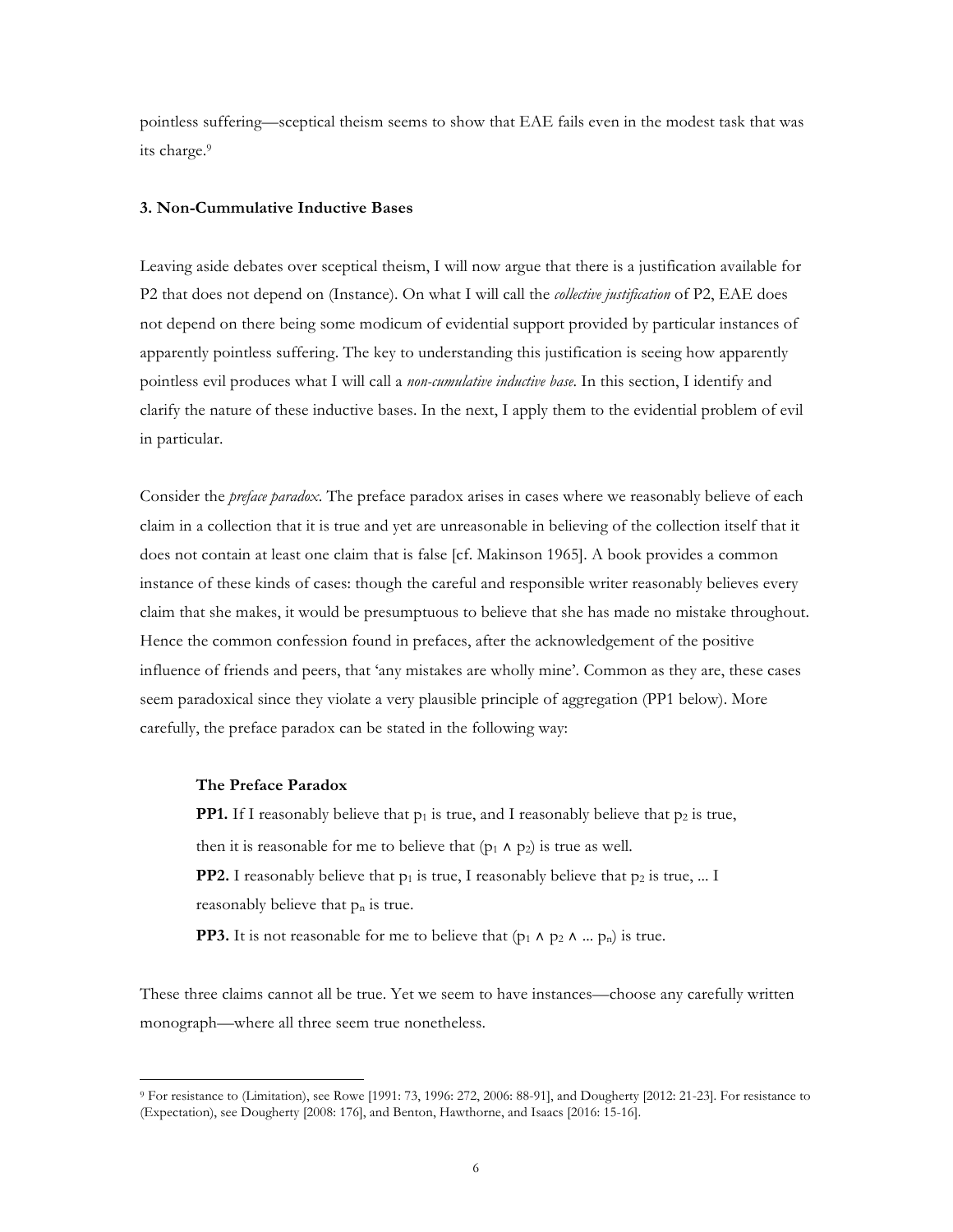Few attempts to solve this paradox take aim at either PP2 or PP3. It seems exceedingly plausible that these are true, and turning to degrees of confidence is a common way of making a case for them. Suppose I am properly confident in each of the claims I make in my book. I am 95% confident that  $p_1$ , and 95% confident that  $p_2$ , and so on. This suggests that I am reasonable in believing that each of them is true: each of them, as far as I can tell, is extremely likely to be true. Hence PP2. Yet no matter how properly confident I am in each of my claims individually, the probability calculus ensures that their conjunction remains wildly unlikely, as long as they are independent of each other. At 95% confidence, we need to conjoin only 15 independent claims before their likelihood, together, is very low: (p<sub>1</sub> ∧ p<sub>2</sub> ∧ ... p<sub>15</sub>) = .46. This suggests that I am not reasonable in believing that (p<sub>1</sub> ∧ p<sub>2</sub> ∧  $\ldots$   $p_n$ ) is true: the collection of these claims is extremely unlikely to be true. Hence PP3. So it seems we have good reason to resolve the preface paradox by rejecting PP1. The preface paradox remains paradoxical, therefore, only to the extent that PP1 remains unshakably plausible to you.10

There is, however, a further dimension to the preface paradox that is left unaddressed by the probabilistic resolution sketched above. Assuming, as we have, that it is my *evidence* which makes something reasonable or unreasonable for belief, we don't just want to know that 'it is not reasonable for me to believe that (p<sub>1</sub>  $\land$  p<sub>2</sub>  $\land$  ... p<sub>n</sub>) is true', we also want to know what my evidence against (p<sub>1</sub>  $\land$ p<sub>2</sub> ∧ ... p<sub>n</sub>) really is. One is perhaps tempted here to point to p<sub>1</sub> and p<sub>2</sub>, and so on, since it is their conjunction that makes (p<sub>1</sub> ∧ p<sub>2</sub> ∧ ... p<sub>n</sub>) unlikely to be true. Yet, intuitively, it is plain false that a claim I'm confident is *true* is evidence for me that there is at least one *false* claim in my book. My proper confidence in p<sub>1</sub> (and in p<sub>2</sub>, and so on) seems instead to make it likely that (p<sub>1</sub> ∧ p<sub>2</sub> ∧ ... p<sub>n</sub>) is true. As Klein [1985: 123] himself recognizes (and Ryan [1991: 296] concurs), 'in some cases the very best warranting evidence available for a conjunction is the conjuncts'. So the question remains: in preface-paradoxical cases, what is my evidence against  $(p_1 \land p_2 \land ... p_n)$ ?

The answer turns on considering the difference between taking an individual proposition as true and taking a collection of propositions as true. Suppose I want to check whether there is a false claim in my book. Suppose the first claim I check is one I am confident is true. I shouldn't then say:

'I am confident this claim is true; so I'm now a bit more confident that there is something false in my book'.

<sup>10</sup> Makinson [1965], Klein [1985], Foley [1993], and Christensen [2004] all reject a version of PP1. Pollock [1990], Ryan [1991], Kaplan [1996], Adler [2002], and Kim [2015] all reject versions of PP2, PP3, or their conjunction. Finally, Schechter [2013] argues that the real problem behind the preface paradox, a problem with the *deductive closure of justification*, re-appears even after the probabilistic resolution discussed above.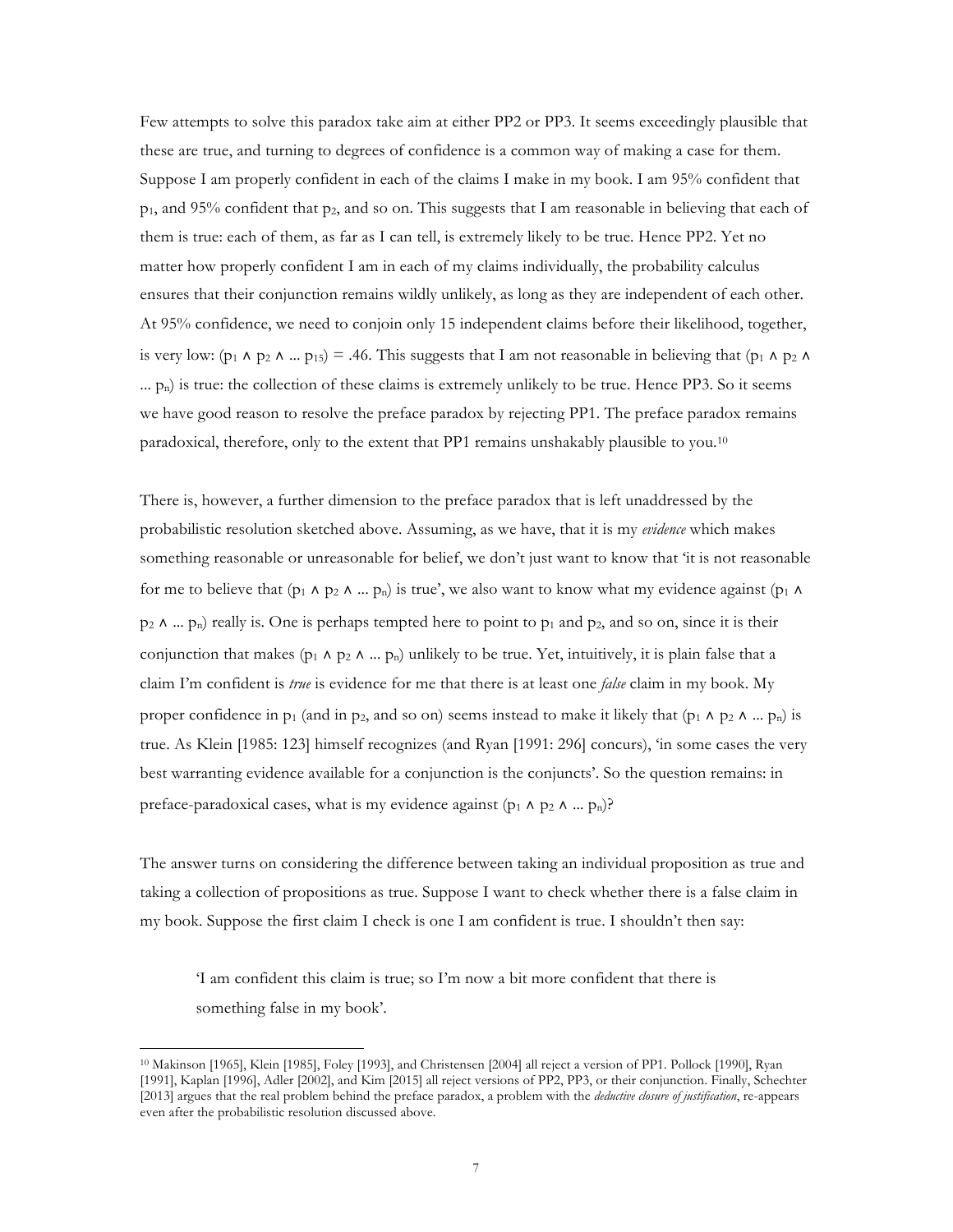That sounds absurd. Nonetheless, it seems perfectly correct to say that when I consider the large collection of all my claims, taken together, I thereby *get evidence* for there being something false in my book, even while they all seem true to me. So while an apparently true claim in my book, taken individually, is no evidence for me that there is at least one false sentence in my book (call this evidential fact  $E_l$ ), a large number of these claims, taken as a collection, is in fact sufficient evidence for that same belief (call this evidential fact  $E_2$ ). I want to briefly justify these two evidential facts, before drawing from them a general lesson about induction.

We can state the first evidential fact more carefully in the following way:

**(E1)** p1 does not provide me with any evidence for the claim that 'there is at least one false claim in my book' (F).

If we take, as we have, evidential relations to be simple confirmation relations—where  $p_1$  is evidence for F iff  $P(F|p_1 \& k)$  >  $P(F|k)$ —we can then see that  $E_1$  is true by appealing to a simple consequence of Bayes Theorem:

$$
\textbf{(T)} \ \mathrm{P(h\,|\,e\;g\,k)} > \mathrm{P(h\,|\,k)} \ \mathrm{iff} \ \mathrm{P(e\,|\,h\;g\,k)} > \mathrm{P(e\,|\,k)}
$$

This means that 'p<sub>1</sub>' is only evidence for 'F' if 'F' itself *predicts* 'p<sub>1</sub>'. The problem, however, is that  $P(p_1|F \& k) > P(p_1|k)$ ' is false. Our 'F' does not predict 'p<sub>1</sub>'. Suppose I am writing a history book and that 'p<sub>1</sub>' is the claim that 'Napoleon lost the battle of Waterloo'. The probability of this being true is not raised by the fact that 'there is at least one false claim in my book'. So 'p<sub>1</sub>' is not evidence for 'F' and E<sub>1</sub> is true. Whatever role p<sub>1</sub> may have in making (p<sub>1</sub> ^ p<sub>2</sub> ^ ... p<sub>n</sub>) unlikely true, by itself it gives me no evidence against it.

Things are not so simple for our second evidential fact. It is tempting to state it in the following way:

**(E2\*)** (p1 ∧ p2 ∧ ... pn) provides me with sufficient evidence for the claim that 'there is at least one false claim in my book' (F).

But this would be a mistake. (E<sub>2</sub>\*) is false. This is because  $P((p_1 \land p_2 \land ... p_n) | F \& k) > P((p_1 \land p_2 \land ... p_n) | F \& k)$ ...  $p_n$ |k)' is false. Our 'F' does not predict '( $p_1 \wedge p_2 \wedge ... p_n$ )' either. Suppose that ' $p_1$ ' is the claim that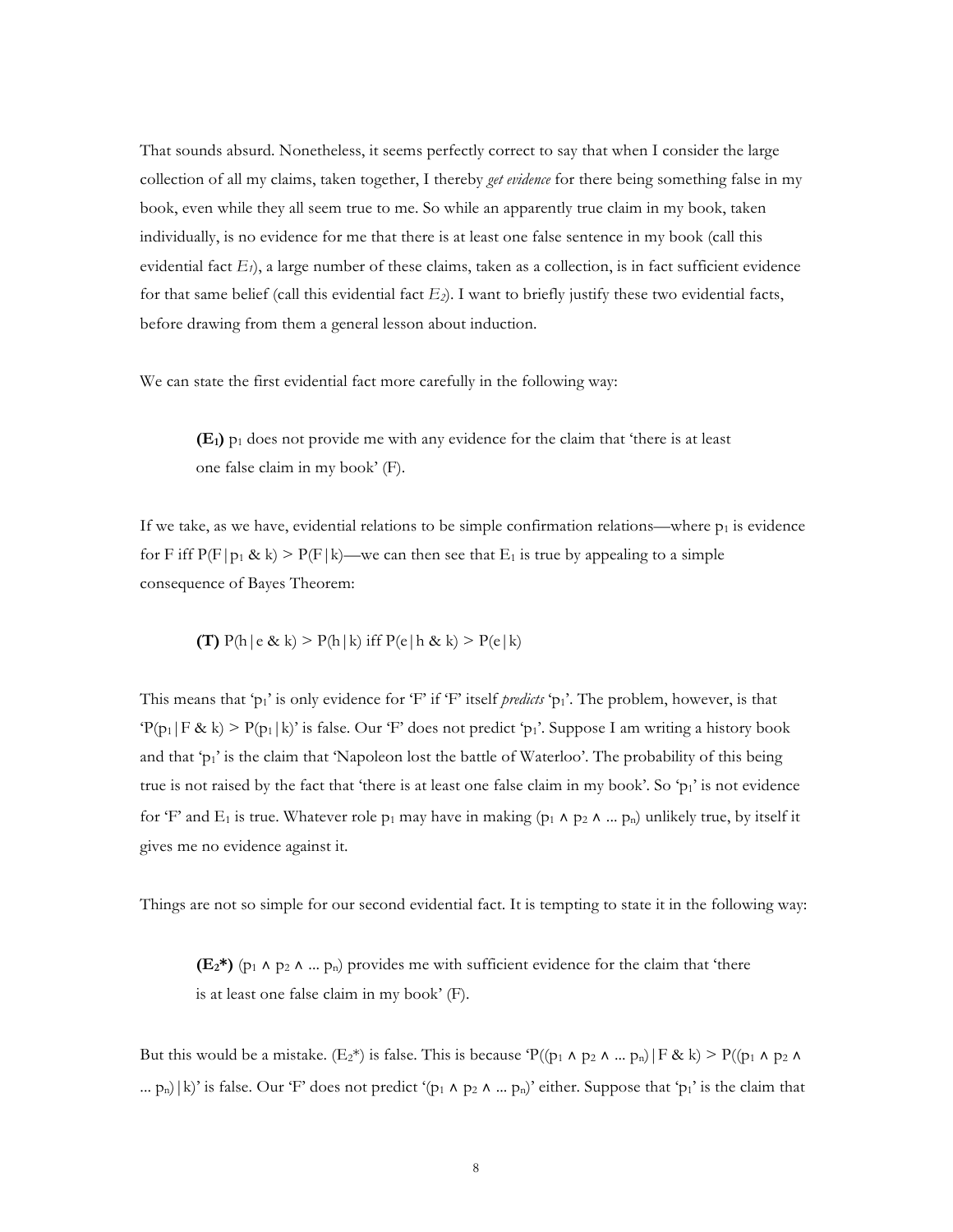'Napoleon lost the battle of Waterloo', and that 'p2' is the claim that 'Napoleon was French', and so on. The probability of these claims being true is not raised by the fact that 'there is at least one false claim in my book'. So '(p<sub>1</sub>  $\wedge$  p<sub>2</sub>  $\wedge$  ... p<sub>n</sub>)' is not evidence for 'F' either and E<sub>2</sub>\* is false.

Our second evidential fact, therefore, needs a different interpretation. Stating it informally, I said that 'a large number of these claims, *taken as a collection*, is in fact sufficient evidence for that same belief'. The key to my evidence against ( $p_1 \wedge p_2 \wedge ... p_n$ ), notice, is not in the content of the individual propositions, either individually or as a conjunction, but rather in my taking them as a collection. The second evidential fact, in other words, is based not on (p  $\land$  q  $\land$  ... z), but on something (p  $\land$  q  $\land$  ... z) entails about itself: 'the set of propositions in my book *is very large*'. It is this fact that becomes salient when I consider not what the particular propositions say but rather consider them *qua* collection. So the second evidential fact is properly stated in the following way:

**(E2)** The fact that 'the set of propositions in my book is very large' (p\*) provides me with sufficient evidence for the claim that 'there is at least one false claim in my book' (F).

And this seems true. It is plausible that  $P(p^*|F \& k) > P(p^*|k)$ . Importantly, this is because I am only modestly fallible with respect to the content of my book, a fact captured by a subset of the propositions in my background knowledge 'k'. Since I am fallible, I am liable to have made mistakes; but since I am not hopelessly fallible, I can reasonably expect to not make mistakes with a small amount of claims. So the claim that 'there is at least one false claim in my book' predicts that 'the set of propositions in my book is very large'. My chance of getting something wrong increases, that is, with the repeated opportunities for that unlikely mistake.<sup>11</sup>

We can now draw a general lesson from this case. We can say that *non-cumulative inductive bases* are produced when the fact that a collection of propositions is very large—a fact that is entirely independent of the content of the propositions in the collection—itself raises the probability of some hypothesis being true. This is what accounts for our evidence in the preface paradox. Our evidence, in this case, is still *inductive* since it provides probabilistic support that depends on a large amount of a certain item. Yet it is *non-cumulative*, since the sufficient evidential support offered by the collection of

<sup>11</sup> A very similar analysis can be given for the lottery paradox [cf. Kyburg 1961]. Given the individually low chances of each ticket being the winner, the probability of my having a large number of lottery tickets is raised by the fact that I happen to have the winner.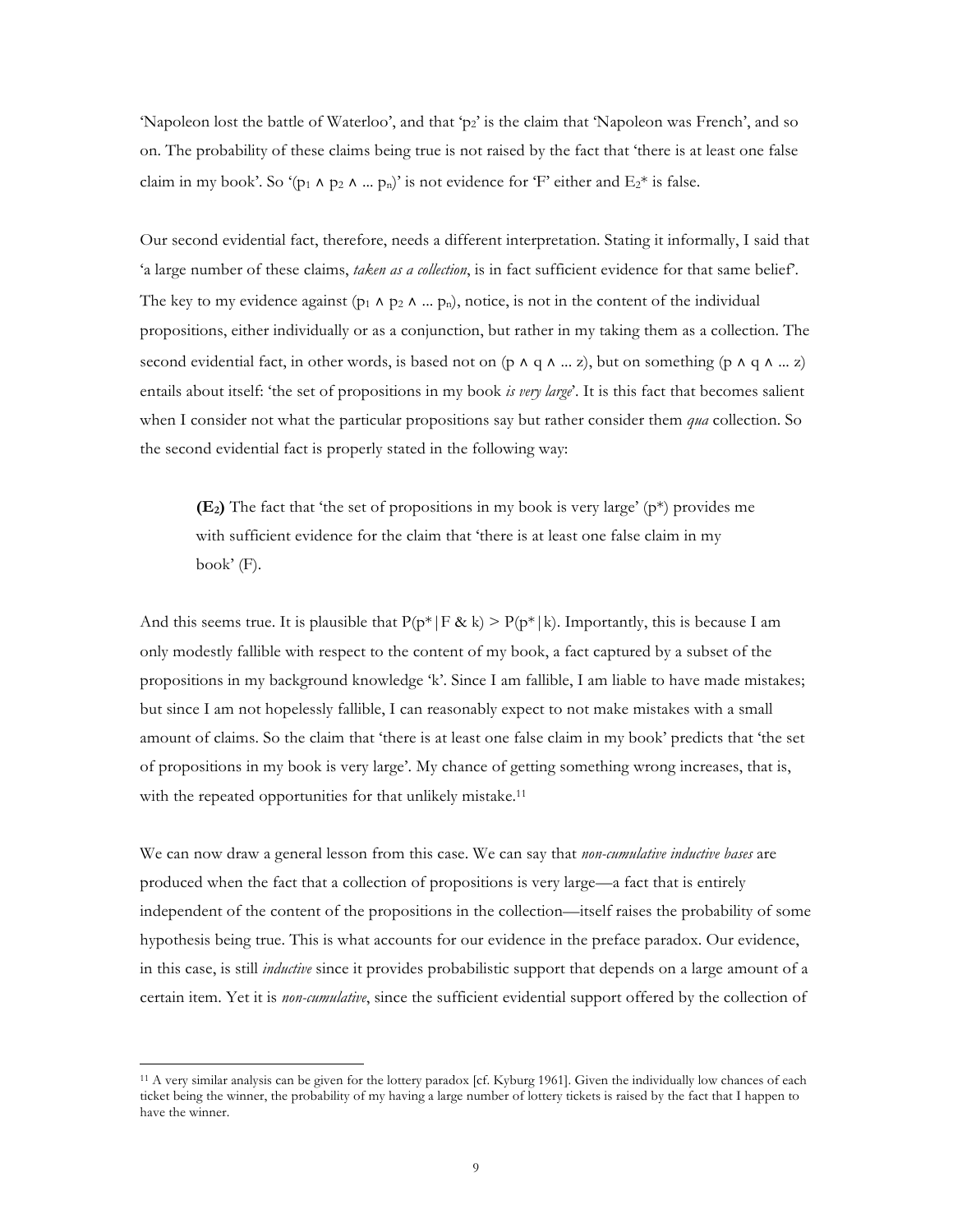items therein does not depend on the accumulation of small bits of evidential support from each of these items individually.12

#### **4. The Collective Justification of P2**

Consider a key passage from Rowe [1979: 337-8] where he describes an instance of intense suffering experienced by a fawn during a forest fire:

But even if it should somehow be reasonable to believe [that there is a justifying reason for] the fawn's suffering, we must then ask whether it is reasonable to believe [that there is a justifying reason for] *all* the instances of seemingly pointless human and animal suffering that occur daily in our world... In the light of our experience and knowledge of the variety and scale of human and animal suffering in our world, the idea that none of this suffering [lacks a justifying reason] seems an extraordinarily absurd idea, quite beyond our belief.13

Despite the common interpretation of EAE as relying on enumerative induction, I hope you see the striking parallels between Rowe's suggestion in this passage and the preface paradox. He seems to be suggesting that even though we might be reasonable in believing *of each instance* of apparently pointless suffering that it is not in fact a case of pointless suffering, we are nonetheless not reasonable in believing *of the collection* of these instances that it does not contain at least one instance of pointless suffering. But these claims will seem paradoxical, of course, if we accept another plausible principle of aggregation (PE1 below). Call this *the paradox of evil*:

### **The Paradox of Evil:**

 $\overline{a}$ 

**PE1.** If I reasonably believe that instance of apparently pointless suffering *a* has a point, and I reasonably believe that instance of apparently pointless suffering *b* has a point, then it is reasonable for me to believe that (*a* & *b*) has a point as well. **PE2.** I reasonably believe that instance of apparently pointless suffering *a* has a point, I reasonably believe that instance of apparently pointless suffering *b* has a

<sup>12</sup> There is nothing mysterious about non-cumulative evidence in general. Some of them are even more extreme than the inductive ones I am considering here. Otte [2000: 7], for example, draws on Carnap to show that 'It might be the case that evidence e disconfirms H, evidence i disconfirms H, any yet evidence e&i confirms H… pieces of evidence may individually disconfirm a hypothesis even though the conjunction of the evidence confirms it. Because of this, when we have a collection of evidence it is a mistake to look at the effect of pieces of evidence on a hypothesis individually'. See also Otte [2012: 129].

<sup>&</sup>lt;sup>13</sup> I am translating talk of outweighing goods to talk of justifying reasons. The emphasis is original.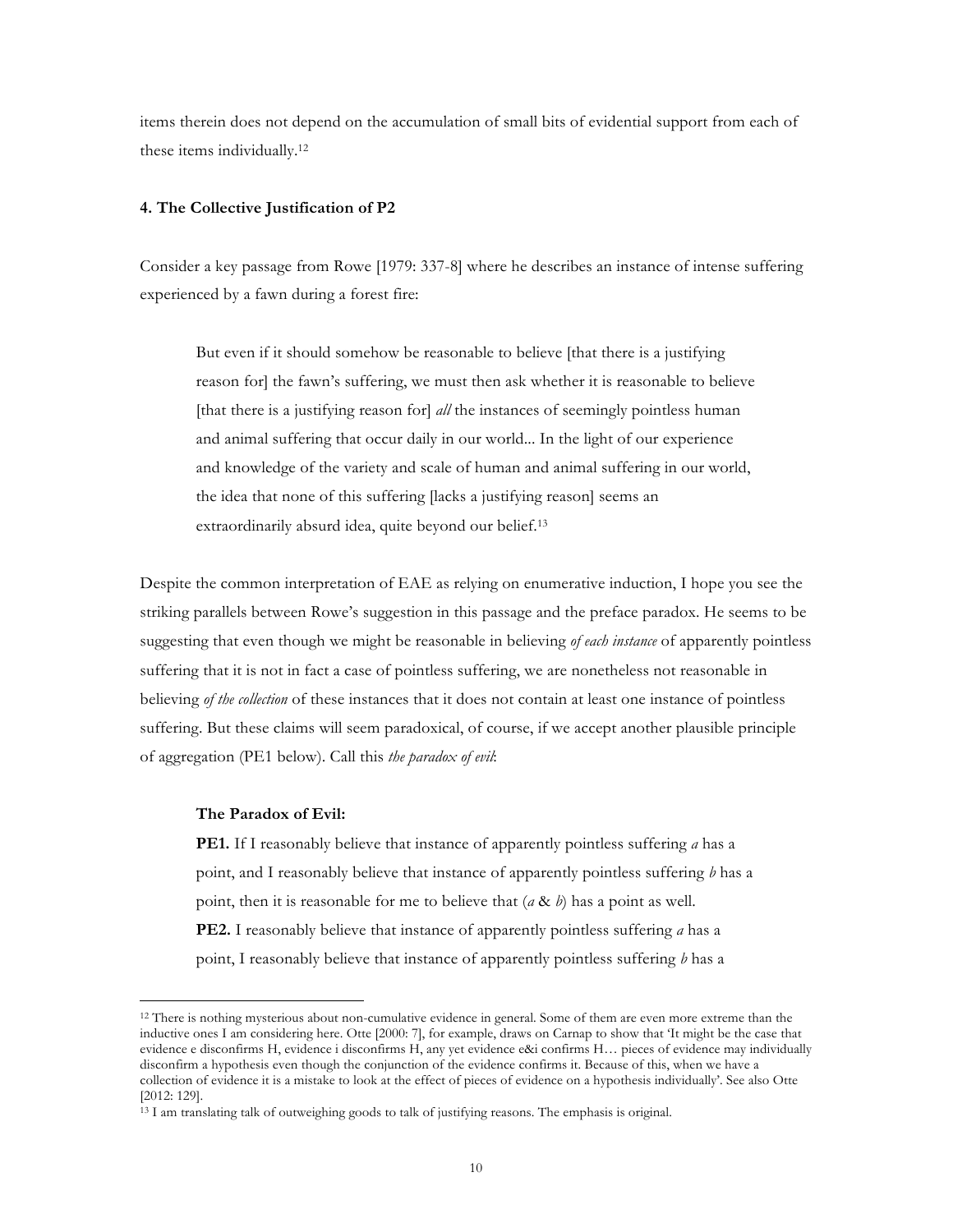point, ... I reasonably believe that instance of apparently pointless suffering *x* has a point.

**PE3.** It is not reasonable for me to believe that (*a* & *b* & ... *x*) has a point.

These three claims cannot all be true. But since we seem to see Rowe contemplating the possibility of PE2 and PE3 (even if he only begrudgingly grants PE2), perhaps we can resolve this tension by denying PE1. This would be rather plausible, I think, if the evidential features of the preface paradox we just discussed were also present in the case of our awareness of apparently pointless evil.

We have already seen in our discussion of sceptical theism that it is false that an instance of apparently pointless suffering is evidence for me that there is at least one instance of pointless suffering in the world. (Recall that I am granting this for the sake of argument.) This is especially so if, following Rowe's concession, we reasonably believe that there is a justifying reason for that particular instance. Many theists, in fact, may well find themselves in exactly this position, believing antecedently that God would not allow that particular evil otherwise. (Let us also grant the justifiability of this antecedent belief.) For them, it is just not the case that, upon carefully considering an instance of apparently pointless suffering and upon renewing their confidence that it has a point, the world then becomes more likely to have at least one instance of pointless suffering. It sounds absurd for them to say—just as absurd as in the preface paradox—that:

'I am confident there is a justifying reason for this instance of apparently pointless suffering; so I'm now a bit more confident that there is at least one instance of truly pointless suffering in the world'.

Evidence doesn't work that way. Nonetheless, this needs not prevent us from thinking that the *collection* of instances of apparently pointless suffering provides evidence—sufficient evidence, even for there being at least one instance of truly pointless suffering in the world. Evidence *can* work that way, as we have seen in the preface paradox, and it *would* work that way in this case, if we resolved the paradox of evil by rejecting PE1. The result would be that while an instance of apparently pointless suffering, considered individually, is no evidence for me that there is at least one instance of truly pointless suffering in the world (call this evidential fact  $E_3$ ), a large number of these instances, taken as a collection, is in fact sufficient evidence for that same belief (call this evidential fact *E4*). What these two evidential facts would reveal, in other words, is that considering the apparent pointlessness of (*a* & *b* & ... *x*) provides me with sufficient evidence against believing that (*a* & *b* & ... *x*) has a point, but not by way of the accumulation, by enumerative induction, of small bits of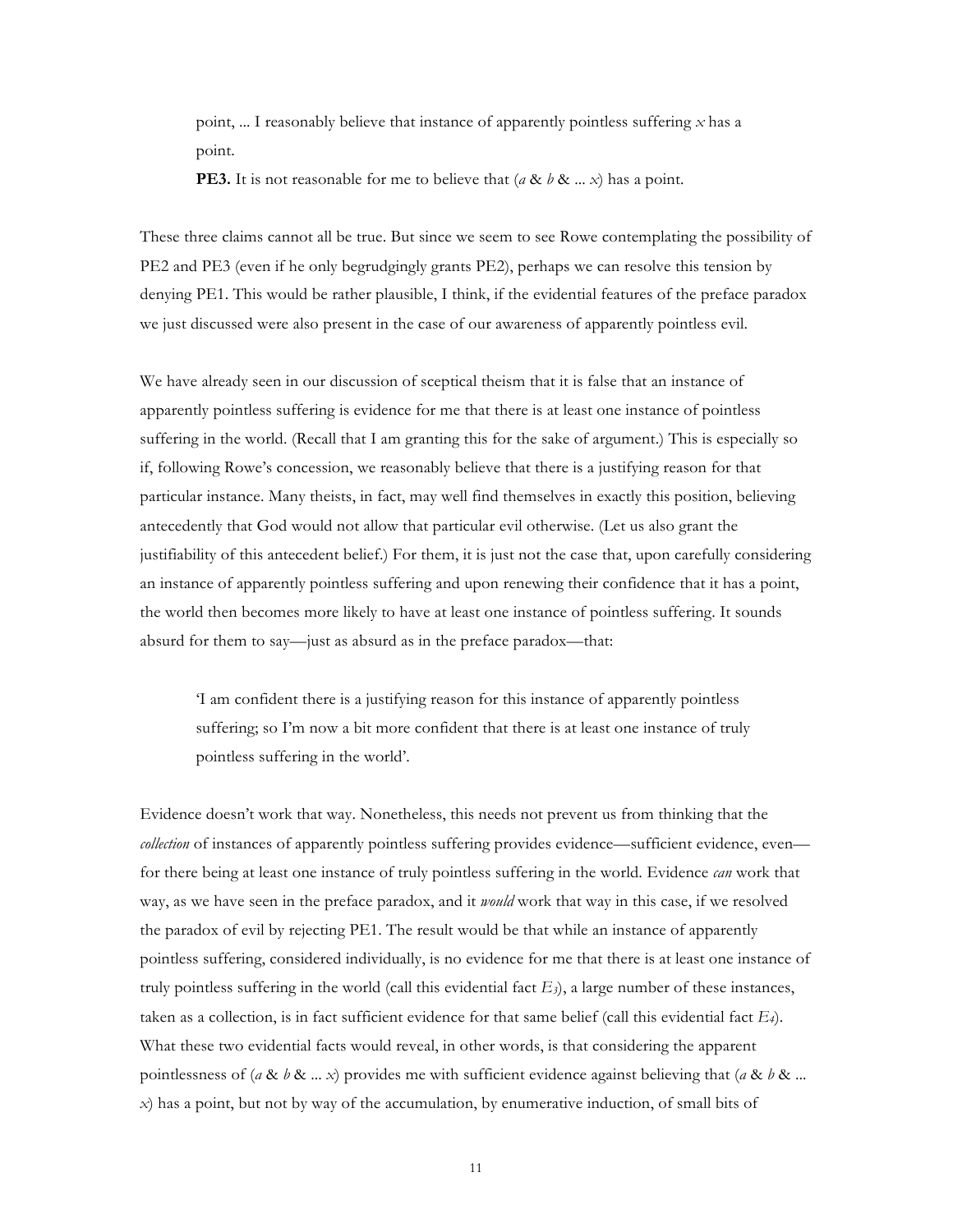evidence provided individually by not seeing a point for *a*, and *b*, and so on. The apparently pointless evil in our world, that is, would produce yet another example of a non-cumulative inductive base.14

The question, of course, is whether  $E_3$  and  $E_4$  are true. We can state  $E_3$  more carefully in the following way:

**(E3)** The fact that 'I see no point for instance of suffering a' provides me with no evidence for the claim that 'there is at least one instance of pointless suffering in the world'.

I am assuming that Sceptical Theism shows this to be true. In examining E4, however, let us notice that the key to my evidence for the pointlessness of  $(a \& b \& \dots x)$  is in my taking those instances *as a collection*, and thereby focusing on something (*a* & *b* & ... *x*) entails about itself: 'the amount of instances of apparently pointless suffering *is very large*'. We can then state E4 in the following way:

**(E4)** The fact that 'the amount of instances of apparently pointless suffering is very large' provides me with sufficient evidence for the claim that 'there is at least one instance of pointless suffering in the world'.

And this seems true. What we need to keep in mind, once again, is our modest fallibility. Since I am fallible, I am liable to judge as pointless what turns out to have a point; but since I am not hopelessly fallible, I can legitimately expect to not be wrong about a large amount of these instances. My chance of getting something right increases, that is, with the repeated opportunities for that unlikely success. So while our fallibility prevents a single instance of apparently pointless suffering from giving us evidence of truly pointless evil, the modesty of that fallibility prevents a large amount of apparently pointless suffering from not giving us sufficient evidence for that same fact. Denying E4, therefore, is not on a par with the reasonable-sounding claims of sceptical theists regarding our limited access to the justifying facts; denying  $E_4$  is very much to say that we just don't have a clue about them. (More on this below.)

<sup>14</sup> Drawing parallels between the preface paradox and the paradox of evil requires a parallel assumption of independence: For a large number of instances of apparently pointless suffering ( $a \& b \& \ldots x$ ), the justifying reason for one is independent from the justifying reason for another. I find this assumption very plausible, but Otte [2013: 92] disagrees: 'Suppose there is a good reason for God to permit a certain earthquake to occur; given this, it is now more likely that there is a good reason for God to permit other earthquakes to occur, and more likely that there is a good reason to permit other events, such as hurricanes, to occur.' I find this quite incredible. Not only do I find the proposed justifying reasons (such as 'natural evil… is a result of God creating an orderly and predictable world', Ibid*.*) wholly unconvincing *qua* justifying reasons, I cannot see how any of them could serve as a unifying explanation for a large amount of the apparently pointless suffering that we see.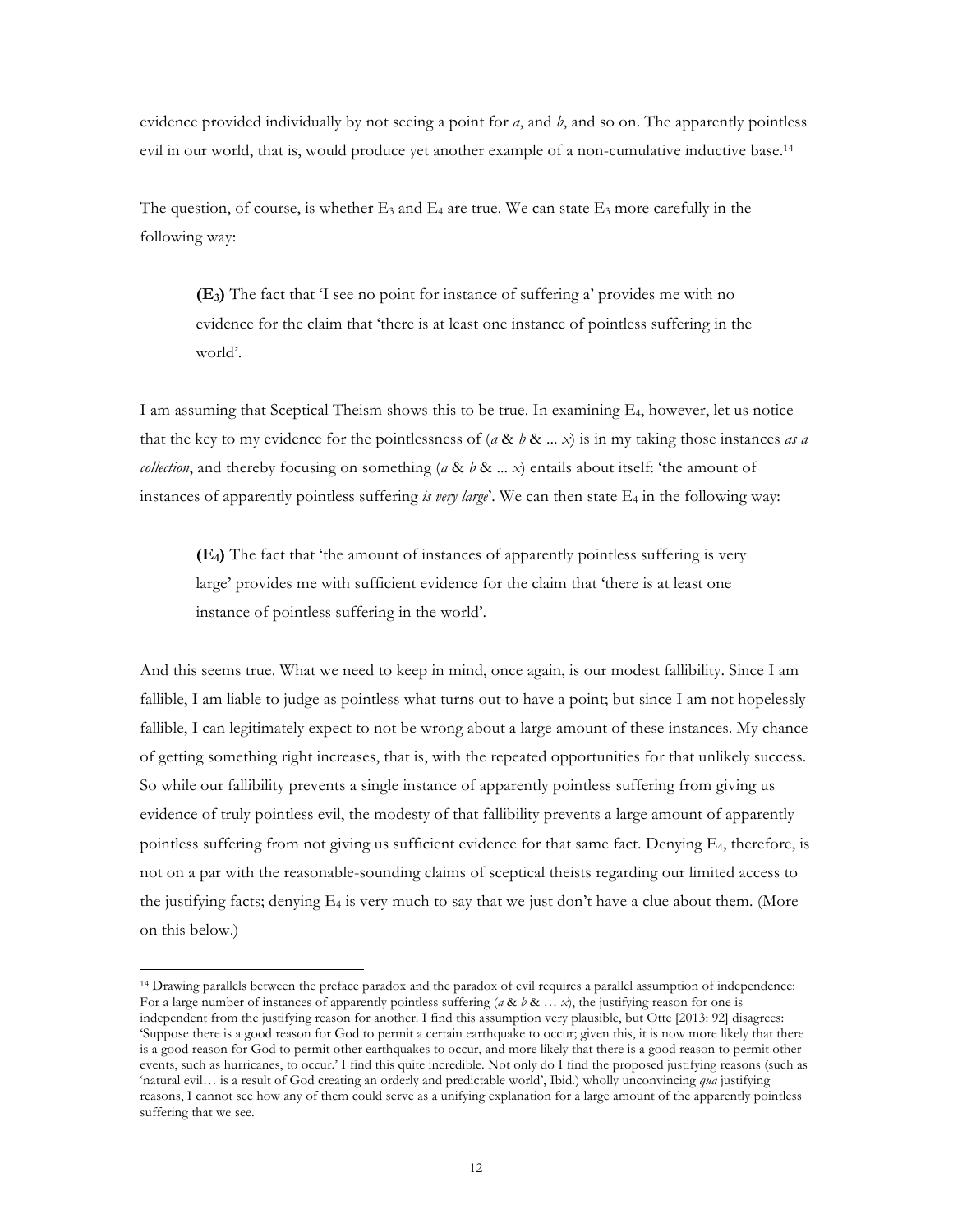This is significant. If our modest fallibility produces the relevant non-cumulative inductive base, then what we have here is a justification for P2 of EAE—call it the *collective justification*—that does not depend on (Instance) being true. Recall:

**(Instance)** S's seeing no justifying reason for an instance of suffering is evidence for S that there is no justifying reason for at least some instances of suffering.

The new argument for P2 that has emerged sidesteps it entirely:

**P21.** We are only modestly fallible.

 $\overline{a}$ 

**P22.** If we are only modestly fallible, then, if we see no justifying reason for many instances of suffering in the world, we can legitimately expect to not be wrong about all of these instances.

**P23.** If we can legitimately expect to not be wrong about all of these instances, then it is reasonable to believe that there is no justifying reason for at least some of all that suffering.

**P2.** So, if we see no justifying reason for many instances of suffering in the world, then it is reasonable to believe that there is no justifying reason for at least some of all that suffering.

Nothing in this argument depends on the accumulation of small bits of evidential support from each particular instance of apparently pointless evil. This means that the evidential version of the problem of evil in general, and EAE in particular, are compatible with sceptical theism being true.15 By not depending on (Instance), the collective justification of P2 does not require a rejection of either (Expectation) or (Limitation). In fact, given its collective justification, P2 turns out to be even more modest than before: it not only respects the fact that apparently pointless instances of suffering are by themselves too weak to make reasonable someone's belief that there is no God, it also respects the sceptical theist's insistence that these instances, individually, offer no support at all for that belief. It is just that evil bears witness against God, we can borrow from Quine in saying, not individually but only as a corporate body.

<sup>15</sup> It also shows that the evidential problem of evil does not depend on what Dougherty and Pruss [2014: 70] have called 'anomaly mongering,' where specific instances of evil are 'are selected precisely for the fact that they stand out as the hardest kinds of cases to justify'.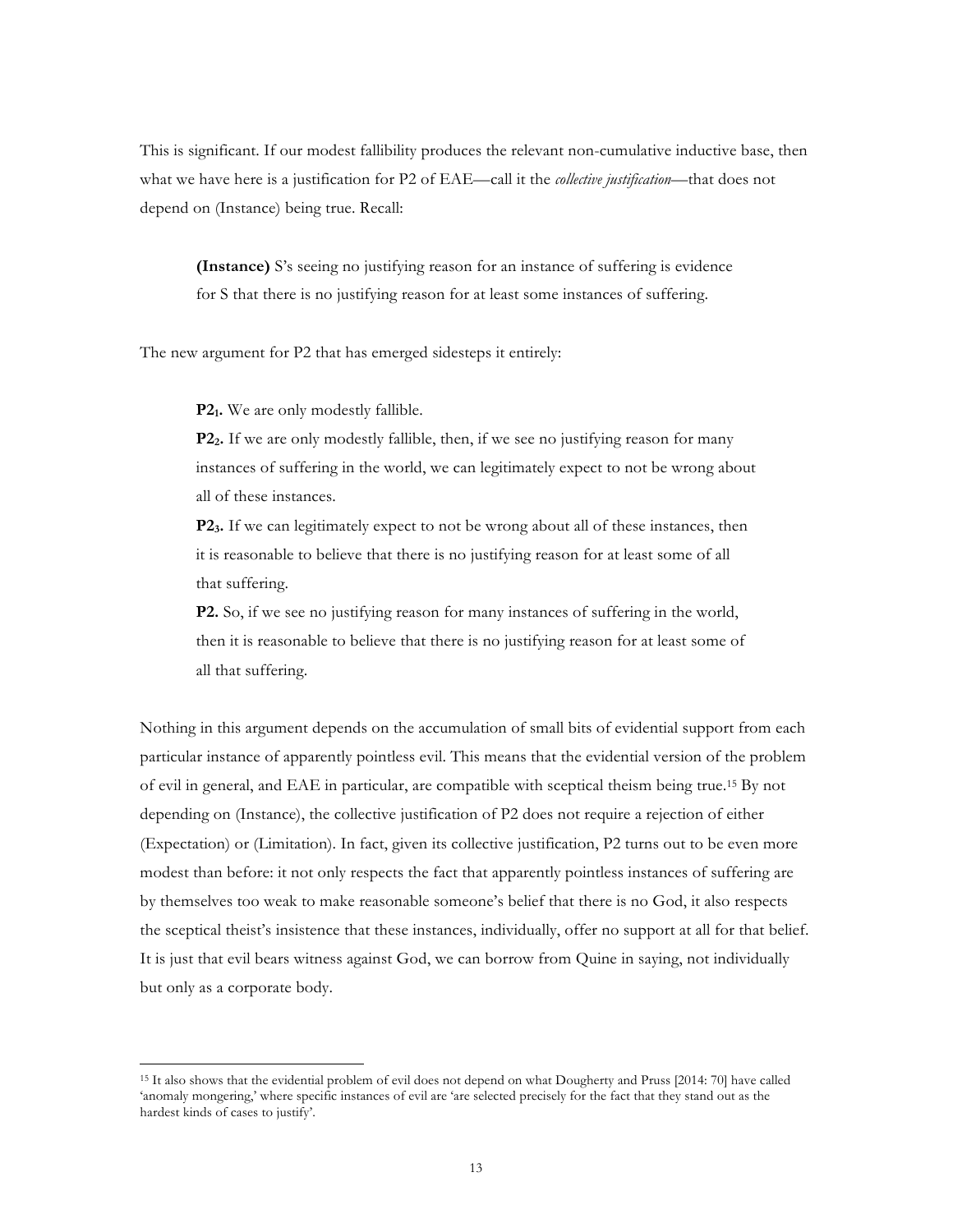#### **5. Sceptical Theism and the Paradox of Evil**

Sceptical theism is the claim that seeing no justifying reason for an instance of suffering is not evidence for us that it is not there. Given certain assumptions about how the evidence of evil accrues, as we saw in section 2, there seems to be a direct tension between sceptical theism and the evidential version of the problem of evil. Given alternative assumptions, however, as we saw in sections 3 and 4, this tension goes away. The remaining question is whether these alternative assumptions—what I have called the collective justification of P2—can be defended against a very natural challenge. I think they can.

The challenge I have in mind is to  $E_4$ : The fact that 'the amount of instances of apparently pointless suffering is very large' provides me with sufficient evidence for the claim that 'there is at least one instance of pointless suffering in the world'. This claim follows from P22: given our only modest fallibility, if we see no justifying reason for many instances of suffering in the world, then we can legitimately expect to not be wrong about all of these instances. The challenge is defending these claims from a natural extension of one of the principles behind sceptical theism:

**(Limitation\*)** We cannot expect to see a justifying reason for a large collection of instances of apparently pointless suffering, were such reason to be there.

(Limitation<sup>\*</sup>) is nearly the very denial of P2<sub>2</sub>. The problem is that, together with (Expectation), (Limitation\*) entails a natural extension of sceptical theism itself:

**Sceptical Theism\*:** Seeing no justifying reason for a large collection of instances of suffering is not evidence for us that it is not there.

And sceptical theism\* is nearly the very denial of E4. So if sceptical theism\* is true, then our modest fallibility cannot in fact deliver the collective justification of P2 discussed above.

But we have good reason to think that  $(Limitation*)$  is false. To the extent that we think that we are only *modestly* fallible with respect to justifying reasons, and not *hopelessly* fallible instead, we should resist the suggestion that we could look at so much suffering, of so many varying kinds, in so many different circumstances, to so many different beings, on going for so long, and be simply missing the justifying reasons behind each and every single one of them. That suggestion, to use Rowe's expression, seems 'extraordinarily absurd'. In this final section, however, I will argue that *Christian*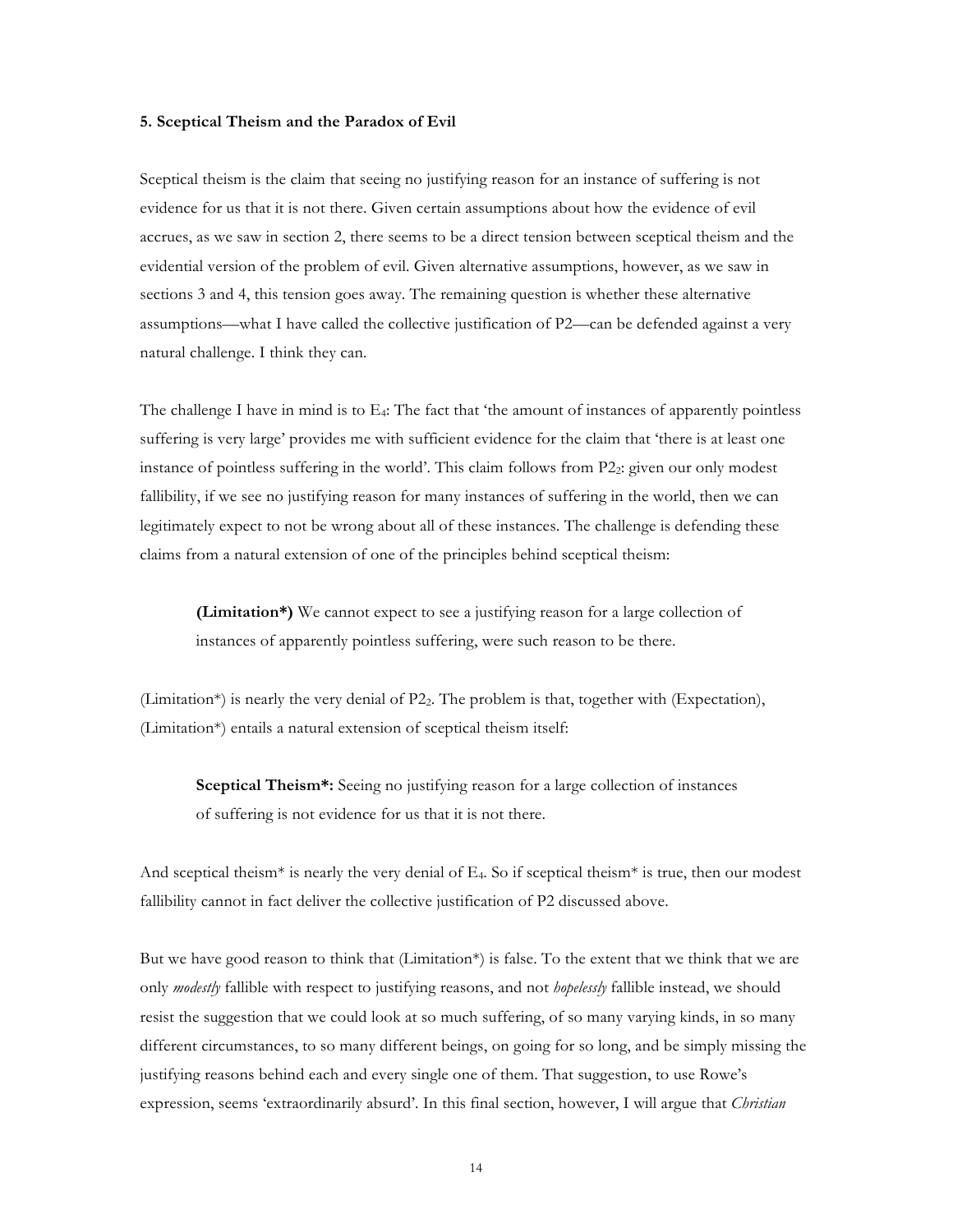theists, at least, have independent reasons for thinking that (Limitation\*) is false. Only a bare bones type of theist, it turns out, is even positioned to consider this suggestion—but not without serious consequences either.

Recall that (Limitation)—the claim that we cannot expect to see a justifying reason for the instances of apparently pointless suffering, were such reasons to be there—turns on the plausibility of there being a cognitive gap between our epistemic position and God's. No Christian theist, however, should find plausible that this cognitive gap is absolutely unbridgeable, that we cannot expect to see God's justifying reasons for *anything*. The consequences of this maneuver are just too severe. First, one would lose any hope for a justified expectation that God's revelations of Himself (in person, through scripture, or via some angelic agent) are not lies—*justified* lies, of course, but lies whose justifying reasons remain beyond our ken. Second, and partly as a consequence of the eroding testimonial grounds, one would lose any hope for justified beliefs about the nature and character of God in general. Theists and non-theists have pressed these points. As Hudson [2014: 153-4] puts it, for example, taking 'K' as 'any piece of alleged knowledge by revelation alone':

*Do we have a guarantee that God would not deceive us about whether K is true?* Well, not if our being deceived about K is the kind of bad state of affairs for which there exists a compensating good or morally justifying reason. If there is a compensating good or morally justifying reason for such deception, God's essential perfect goodness is not in any way impugned by the deception—on the contrary, it may be morally obligatory to so deceive us" (emphasis original).16

The only way to prevent the complete erosion of justified beliefs about God and His behaviour is accepting that we can, at times, legitimately expect to see God's justifying reasons: we can understand *why* God has acted as He has, and the explanation for it does not turn Him into a monster. In other words, Christianity requires that we have partial cognitive access to God's reasons. Though we cannot expect to see *all* of God's reasons, we can nonetheless expect to see *some* of them. In particular, and at a minimum, Christian theists must accept that we can expect to see God's reasons whenever removing that legitimate expectation is in tension with other core beliefs about God's character and the nature of His relationship to us. What Christian theists must accept, in short, is that we are only modestly fallible with respect to God's justifying reasons in general.

<sup>16</sup> See also Wielenberg [2010, 2014], and Almeida [2014].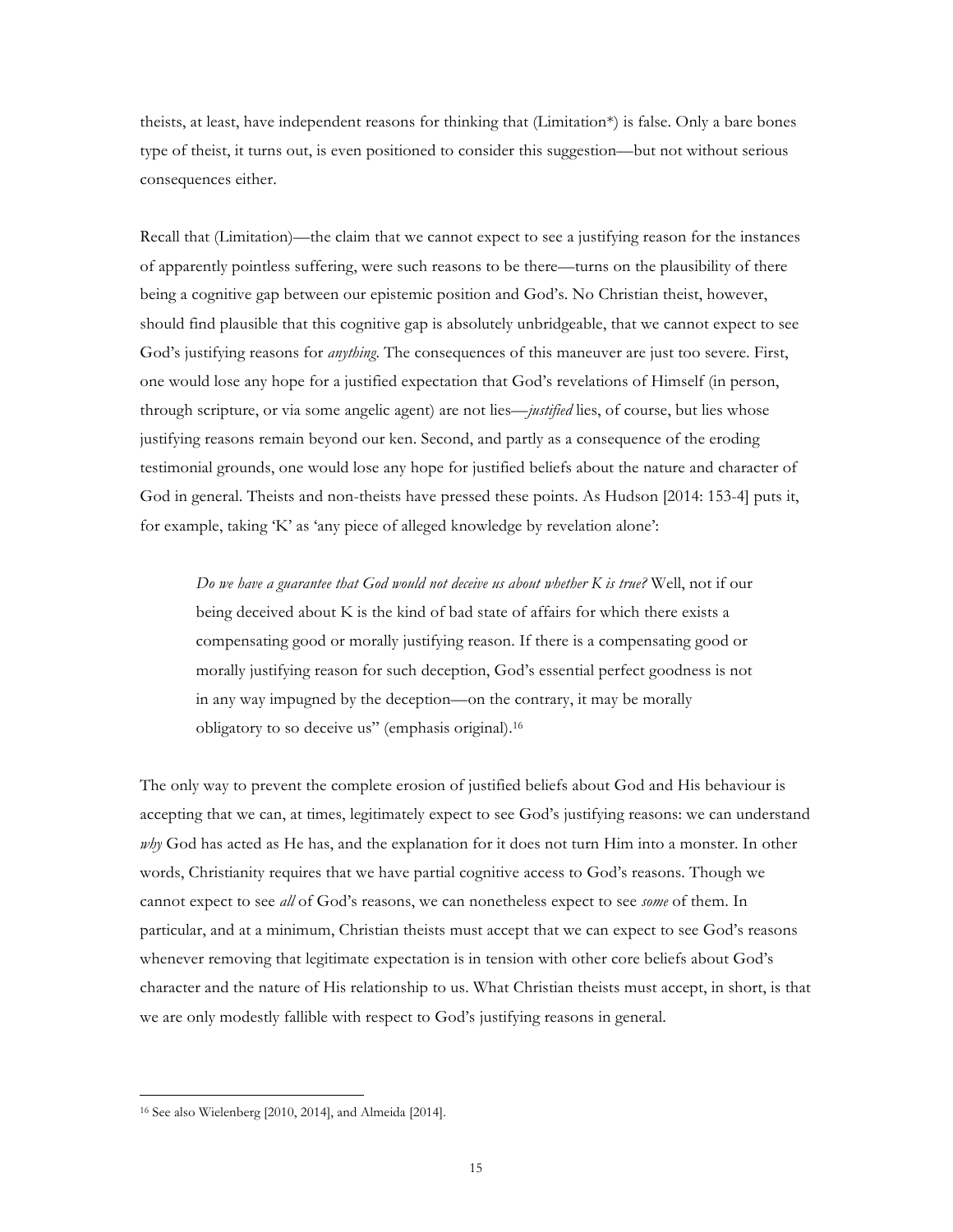This should not come as a surprise. After all, the evidential problem of evil is often deflected with the claim that one has not considered *all* of what the Christian believes about the nature of God, and about His intensions, reasons, and plans. As Bergmann and Rea [2005: 244] put it:

The sceptical theist strategy will not be deployed in a vacuum. Sceptical theists, after all, are theists. Thus, when they consider the bearing of sceptical theism on their moral practice, they will inevitably and quite sensibly do so in a way that takes account of other things that they believe.

My point here is merely an extension of this sentiment. The Christian theist can only use the cognitive gap defence as a shield against certain versions of the problem of evil if the weight of that shield (measured by the size of the cognitive gap) does not crush their other core beliefs as well. Call this *the theistic problem of cognitive calibration*.

In fact, paying close attention to the very same parent-child analogy that stands behind the sceptical theist's acceptance of (Limitation) provides us with some insight into which justifying reasons the theist should think that we can and cannot expect to see. As others have noted, the parent-child analogy has two sides.17 We see a different side of it depending on which aspect of the analogy we emphasize. One aspect of the analogy is the cognitive-gap that Wykstra and Bergmann and other sceptical theists have focused on. But another aspect of the same analogy—an aspect just as important for the Christian tradition as God's epistemic superiority—is the characterization of God's relation to us as akin to the relation between a loving parent and her child. But having justified beliefs about the loving nature of this relationship requires the legitimacy of certain expectations: it requires partial cognitive access to a more specific subset of God's justifying reasons; it requires our only modest (not hopeless) fallibility with respect to God's behaviour towards us. So while the Christian theist is allowed to suggest that we cannot expect to see all of God's reasons for allowing us to suffer as we do, on the strength of the parent-child analogy, she must do so without encroaching on the other expectations that the very same analogy legitimizes.

What, then, can we legitimately expect of God, given the belief that His relation to us is akin to that of a loving parent to her child? The sceptical theist seems correct in claiming that we cannot legitimately except to see God's justifying reasons for allowing each and every single instance of apparently pointless suffering. But the Christian theist must insist that we *can* legitimately expect to

<sup>17</sup> See Dougherty [2012] and Wielenberg [2015] for discussions of the importance of the parent-child analogy for sceptical theism and for the Christian tradition in general.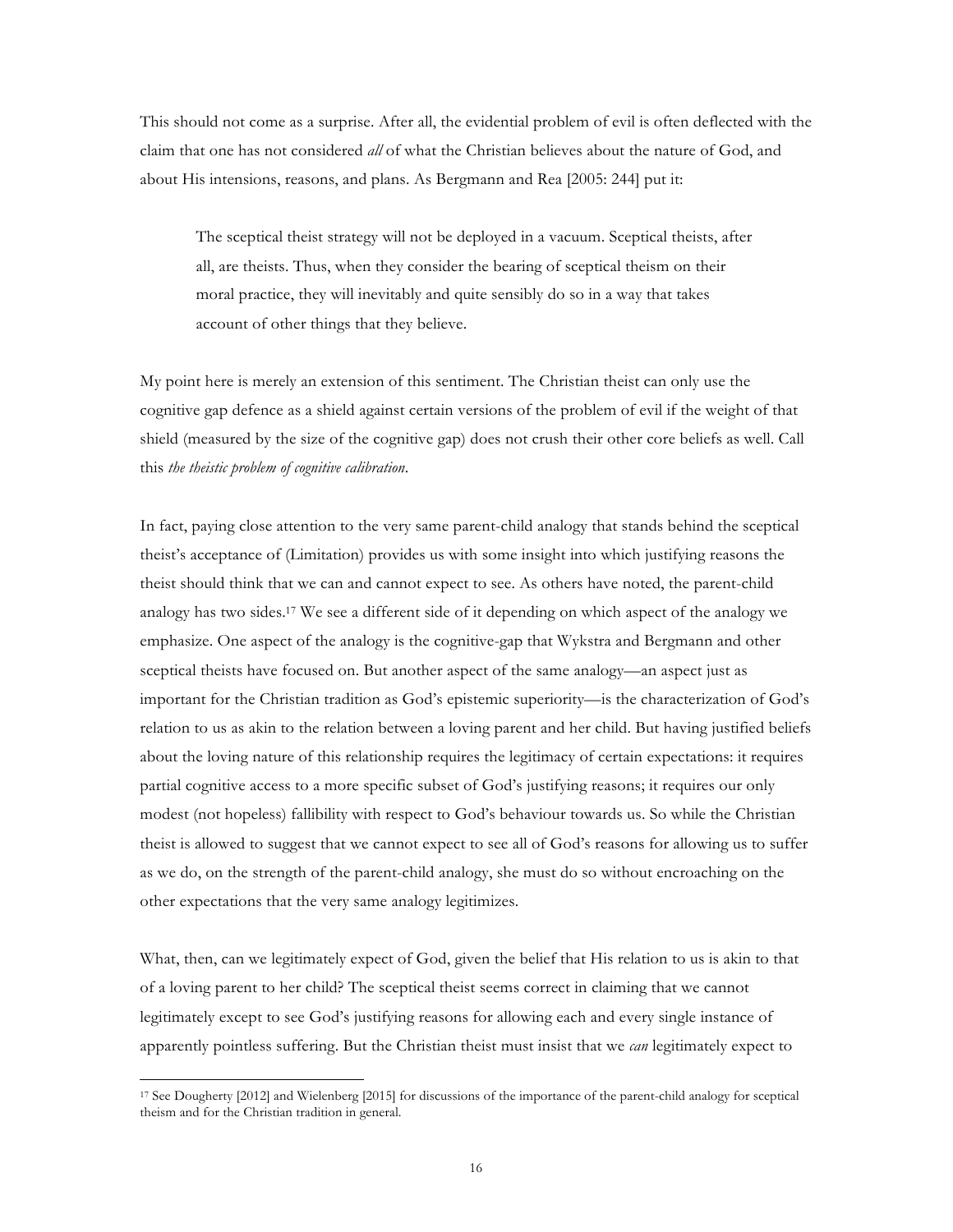see God's justifying reasons for allowing the staggering amount of apparently pointless suffering in our world, taken as a whole. We can legitimately expect to see this, importantly, because a God who is akin to a loving parent would have revealed them to us. Just as loving parents do all they can to explain extended suffering to their children, a God who relates to us as a loving parent would do the same.<sup>18</sup> The Christian theist, recall, cannot accept that we are so limited as to not be able to understand the reasons that we are required to understand in order to have certain specific justified beliefs about God's character in general and an accurate appreciation of the nature of His relationship to us. But that warrant is precisely what would be lost if we accepted that we cannot expect to know, or that we simply cannot understand, God's reasons for allowing so much suffering in our world. We cannot justifiably believe that God is akin to a loving parent if we cannot expect Him to behave as a loving parent does. A one-month old baby cannot expect to see or understand her parent's reasons, of course, but she *also* cannot (and certainly does not) justifiably believe that her parents are 'loving'. The cognitive capacities required for the latter, in other words, are sufficient to rule out the total cognitive limitations pictured in the former.

These considerations give the Christian theist independent reasons to join me in rejecting (Limitation\*) and, consequently, sceptical theism\*. Given the theistic problem of cognitive calibration, only the more moderate (Limitation), and sceptical theism proper, are compatible with the amount of expectations about God's reasons that the Christian theist must legitimize. This means that only the theist who rejects traditional Christian views about God's character and relationship to us can continue to push the natural challenge against the collective justification of P2 I outlined above. But this kind of bare bones theism comes with its own problem-of-evil-related difficulties: by abandoning traditional Christian views, the bare bones theist thereby loses the ability to resist the problematic moral consequences of sceptical theism that the Christian theist seems well positioned to deflect—consequences, moreover, that threaten a *reductio*. <sup>19</sup> So the theist faces a dilemma: clinging to a bare bones version of theism makes way for the inductive justification of EAE by undermining sceptical theism; but shifting to Christian theism makes way for the collective justification of EAE by undermining sceptical theism\* instead. There is sufficient evidence against God either way.

## **6. Conclusion**

 $\overline{a}$ 

Many believe that the force of the evidential problem of evil depends on sceptical theism being false. This is only the case if we assume the inductive justification for P2. I have argued, however, that

<sup>18</sup> See Rowe [1996: 276, 2001: 298-299, 2006: 87], and Wielenberg [2015: 306].

<sup>19</sup> See, for example, Jordan [2006], Maitzen [2009], and Sehon [2010].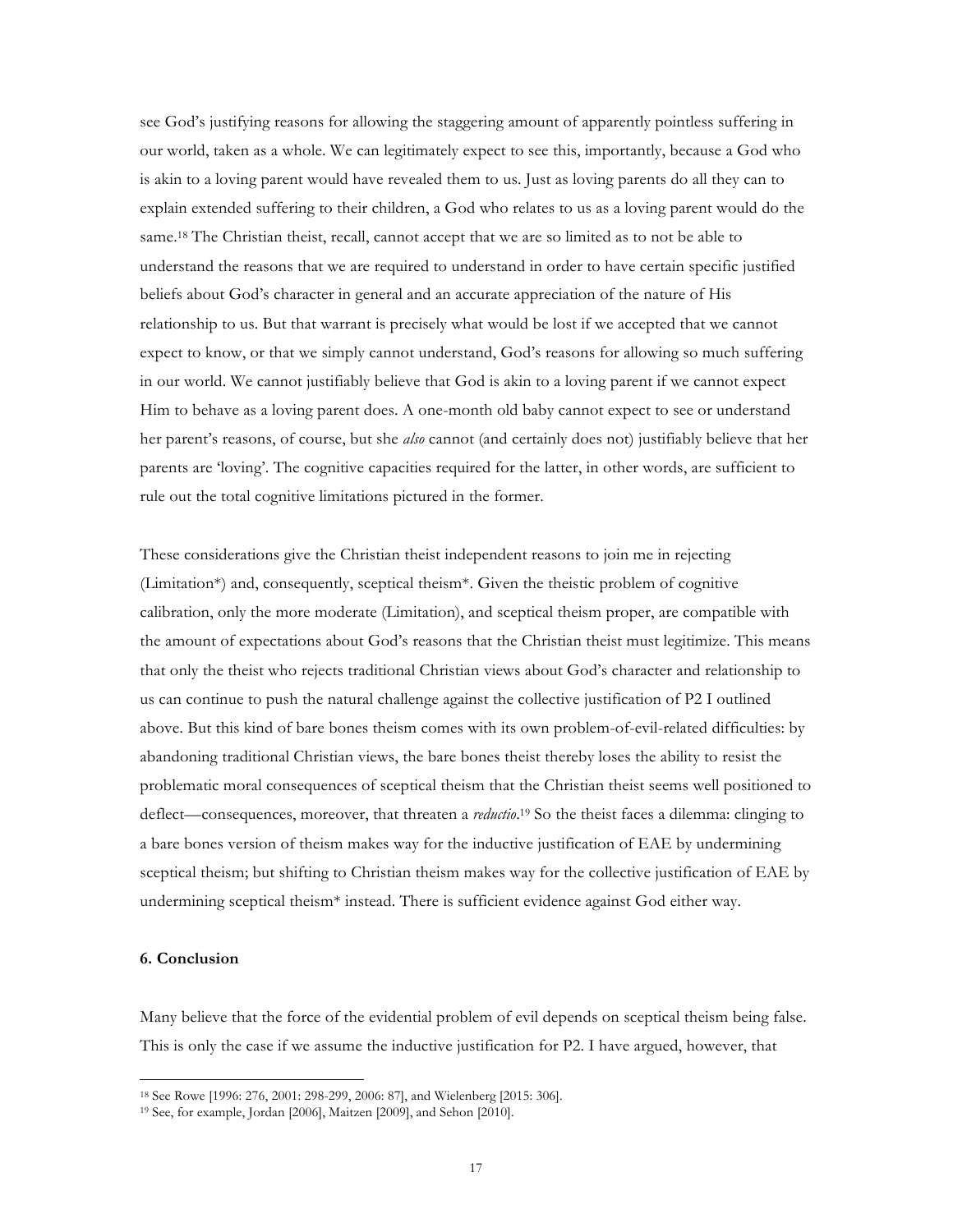there is an alternative justification available for it. According to the collective justification, P2 depends on a non-cumulative inductive base whereby the evidential import of the collection of instances of apparently pointless suffering is independent from the evidential import of the particular instances themselves. I have called this the paradox of evil, and identified our merely modest fallibility as its source. So long as we are not hopelessly fallible with respect to justifying reasons and I have argued that even the Christian theist must accept that we are not—we can legitimately expect to see God's justifying reasons for so much apparently pointless suffering, were such a God and such reasons to really be there.

#### **References**

Adler, Jonathan 2002. *Belief's Own Ethics*. Cambridge: The MIT Press.

Almeida, Michael. J. 2014. Skeptical Theism and Undercutting Defeat, in *Skeptical Theism: New Essays*, ed. Trent Dougherty and Justin P. McBrayer, Oxford: Oxford University Press: 115-131. Benton, Matthew, John Hawthorne, and Yoaav Isaacs 2016. Evil and Evidence, in *Oxford Studies in Philosophy of Religion, Volume 7*, ed. Jonathan Kvanvig, Oxford: Oxford University Press: 1-31. Bergmann, Michael 2001. Skeptical Theism and Rowe's New Evidential Argument From Evil, *Nous* 35/2: 278-296.

Bergmann, Michael 2008. Skeptical Theism and the Problem of Evil, in *The Oxford Handbook of Philosophical Theology*, ed. Thomas Flint and Michael Rea, Oxford: Oxford University Press: 374- 399.

Bergmann, Michael and Michael Rea 2005. In Defence of Sceptical Theism: a Reply to Almeida and Oppy, *Australasian Journal of Philosophy* 83/2: 241-251.

Christensen, David 2004. *Putting Logic in Its Place*. Oxford: Oxford University Press. Dougherty, Trent 2008. Epistemological Considerations Concerning Skeptical Theism, *Faith and Philosophy* 25/2: 172-176.

Dougherty, Trent 2012. Reconsidering the Parent Analogy: Unfinished Business for Sceptical Theists, *International Journal for Philosophy of Religion* 72/1: 17-25.

Dougherty, Trent and Alexander Pruss 2014. Evil and the Problem of Anomaly, in *Oxford Studies in Philosophy of Religion, Volume 5*, ed. Jonathan Kvanvig, Oxford: Oxford University Press: 49-88. Draper, Paul 1989. Pain and Pleasure: An Evidential Problem for Theists, *Nous* 23/2: 331-50. Draper, Paul 2009. The Problem of Evil, in *The Oxford Handbook of Philosophical Theology*, ed. Thomas Flint and Michael Rea, Oxford: Oxford University Press: 332-51. Foley, Richard. 1993. *Working without a Net*. Oxford: Oxford University Press.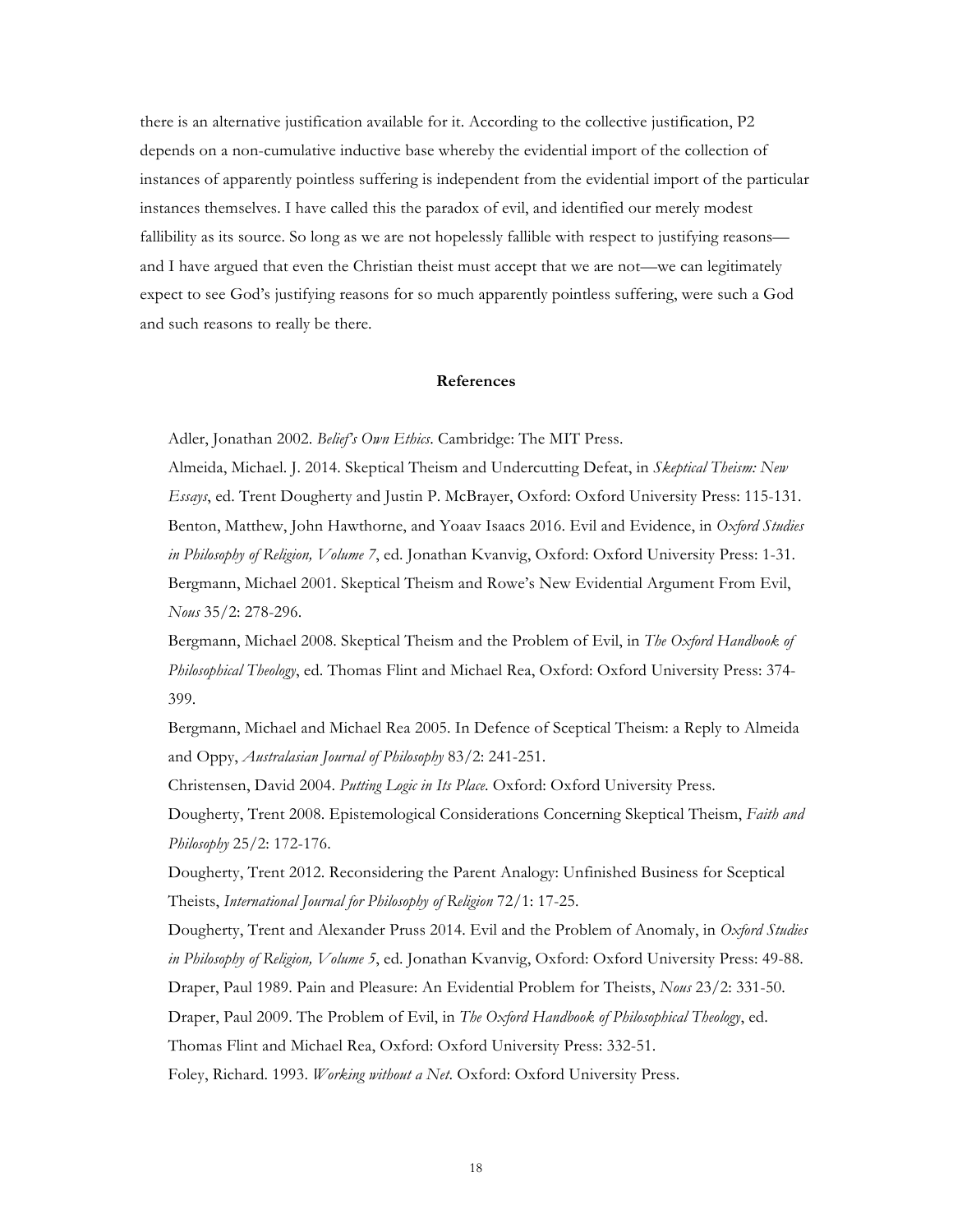Howard-Snyder, Daniel 2009. Epistemic Humility, Arguments From Evil, and Moral Skepticism, in *Oxford Studies in Philosophy of Religion, Volume 2*, ed. Jonathan Kvanvig, Oxford University Press: 17-57.

Howard-Snyder, Daniel and Michael Bergmann 2004. Evil Does Not Make Atheism More Reasonable than Theism, in *Contemporary Debates in Philosophy of Religion*, ed. Michael Peterson and Raymond VanArragon, Malden: Blackwell Publishers: 13-24.

Hudson, Hud 2014. "The Father of Lies," in *Oxford Studies in Philosophy of Religion, Volume 5*, ed. Jonathan Kvanvig, Oxford: Oxford University Press: 147-166.

Jordan, Jeff 2006. Does Skeptical Theism Lead to Moral Skepticism?, *Philosophy and Phenomenological Research* 72/2: 403-417.

Kaplan, Mark 1996. *Decision Theory as Philosophy*. Cambridge: Cambridge University Press. Kim, Brian 2015. This Paper Surely Contains Some Errors, *Philosophical Studies* 172/4: 1013-1029. Klein, Peter 1985. The Virtues of Inconsistency, *The Monist* 68/1: 105-135.

Kyburg, Henry 1961. *Probability and the Logic of Rational Belief*. Middletown: Wesleyan University Press.

Long, Todd R. 2014. Minimal Skeptical Theism, in *Skeptical Theism: New Essays*, ed. Trent Dougherty and Justin P. McBrayer, Oxford: Oxford University Press: 63-75.

Maitzen, Stephen 2009. Skeptical Theism and Moral Obligation, *International Journal for Philosophy of Religion* 65/2: 93-103.

Makinson, D.C. 1965. The Paradox of the Preface, *Analysis* 25/6: 205-207.

Otte, Richard 2000. Evidential Arguments From Evil, *International Journal for Philosophy of Religion* 48/1: 1-10.

Otte, Richard 2012. Comparative Confirmation and the Problem of Evil, in *Probability in the Philosophy of Religion*, ed. Jake Chandler and Victoria Harrison, Oxford: Oxford University Press: 127-143.

Otte, Richard 2013. A Carnapian Argument from Evil in *The Blackwell Companion to the Problem of Evil*, ed. Justin McBrayer and Daniel Howard-Snyder, Malden: Wiley Blackwell: 83-97.

Plantinga, Alvin 2000. *Warranted Christian Belief*. New York: Oxford University Press.

Pollock, John 1990. *Nomic Probability and the Foundations of Induction*. New York: Oxford University Press.

Rowe, William 1979. The Problem of Evil and Varieties of Atheism, *American Philosophical Quarterly* 16/4: 335-341.

Rowe, William 1991. Ruminations about Evil, *Philosophical Perspectives* 5: 69-88.

Rowe, William 1996. The Evidential Argument From Evil: A Second Look, in *The Evidential Argument from Evil*, ed. Daniel Howard-Snyder, Bloomington: Indiana University Press: 262- 85.